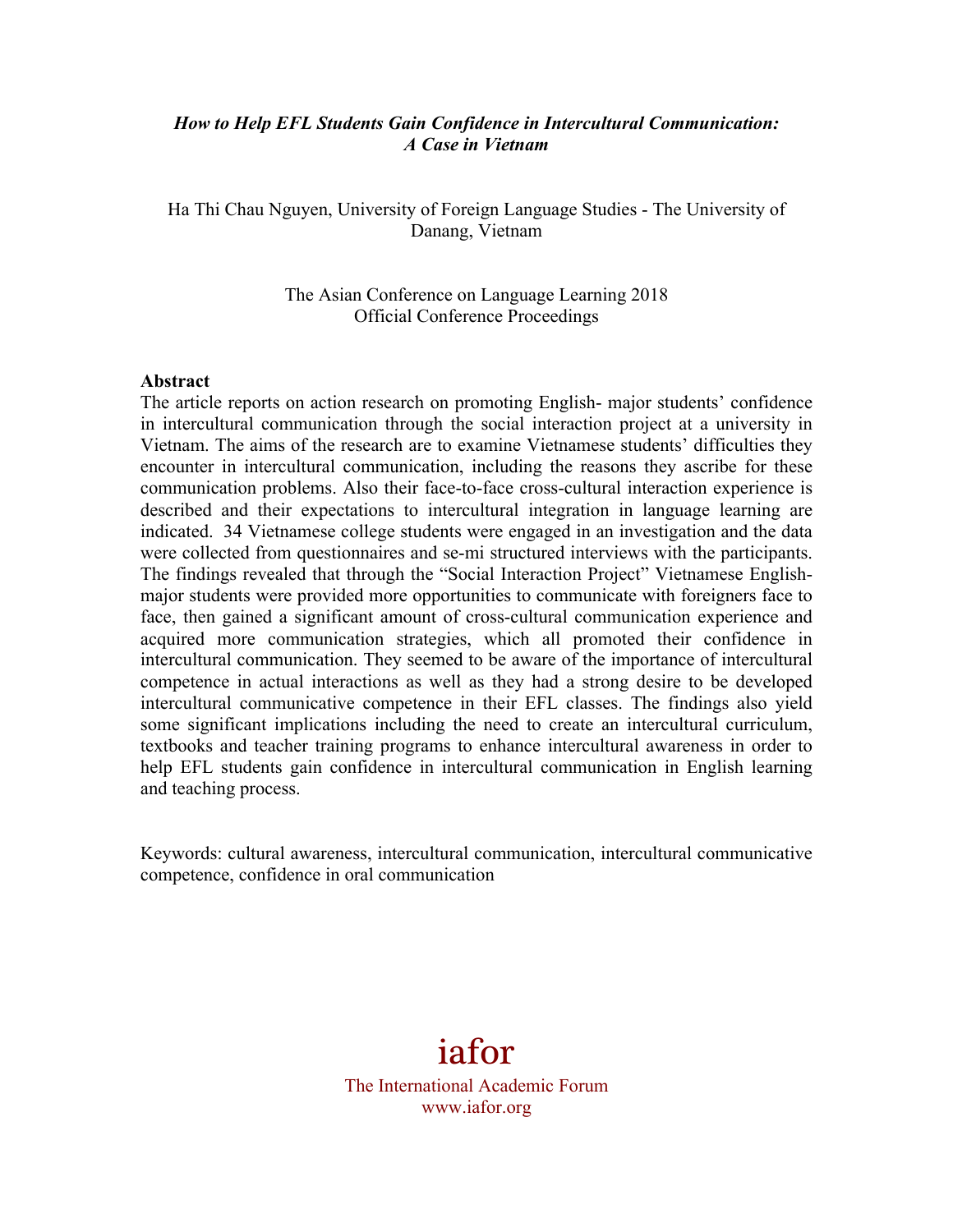#### **1. INTRODUCTION**

In the era of globalization and integration the increasingly intercultural realities of our world signify the need for fostering global citizens with effective intercultural communication skills (Jandt, 2004; Hampel, 2009; Hinner, 1998; Nunan, 2003; Teng, 2005). In language education, foreign language teaching (FLT) in general and English as a foreign language (EFL) learning in particular have received more and more attention from educators, teachers and policy makers of how EFL teaching can equip learners with sufficient and effective communicative competence and skills so that that they can survive in the global village (Nunan 2003; Matthew & Thakkar, 2012; Lustig & Koester, 2006). In Vietnamese educational settings, EFL learning and teaching process has gained the critical status at tertiary level since the government introduced educational reforms 30 years ago (Bui, 2006; Hoang, 2008; Ho, 2002; Le, 2004; Nguyen & Nguyen, 2002; Nguyen, 2015; To, 2010; Truong & Tran, 2013; Vu & Nguyen, 2007) . Academic researchers mention the increasing important role of EFL in colleges and universities as a powerful tool to guarantee well-paid jobs for any Vietnamese graduates who are looking for to work with multinational companies (MOET, 2007; Truong & Tran, 2013; Vu & Burns, 2014; Vu & Nguyen, 2007). However, the aims and objectives of these language policies in Vietnam seem to be impossible because the majority of Vietnamese graduates are unable to perform well in English due to their terribly poor communication with other speakers of English (Bui, 2006; Le & Phan, 2013; Nguyen, 2008; Nguyen, 2013; Nguyen & Nguyen, 2002; Nguyen & Nguyen, 2016; Vu & Burns, 2014). Hoang (2008) emphasizes on the unsatisfactory learning outcomes in EFL classroom. Vietnamese learners of English cannot communicate well in English in both daily and professional situations. Several studies found that Vietnamese students of English, like many Asian students of EFL, are often reticent learners with passive language learning style. This might be considered the main impedance to successful intercultural communication (Cheng, 2000; Jackson, 2003; Le, 2004; Le & Barnard, 2009; Nguyen, 2003; Nguyen & Tran, 2007; To, 2010; Tran, 2013; Vu & Burns, 2014).

In my teaching experience, many of my Business English major students came to see me with the same story: they could not manage to communicate effectively with foreigners in real-life situations. For instance, they were very timid and reluctant to start an informal talk with foreign visitors they met. They said they were unable to keep the communicative channel open; they felt uncomfortable and unconfident to converse with both native and non-native persons. In many cases they felt it really hard to maintain the conversations or to manipulate communicative skills in order to fully understand or clearly interpret the interlocutors' messages in actual interactions. They reported that they did not know how to cope with communication problems and difficulties in speaking with foreign people. Also, due to their loss of communication motivation, they had a tendency to avoid making oral contacts with foreigners. Therefore these students asked me how they could build up confidence and improve communicative skills which enabled them to be a successful communicator. Then from my observations in several speaking classes, I recognized that those who usually showed their worries and tensions in doing communication tasks or performing role-plays were on account of the deficiency of both linguistic and cultural knowledge.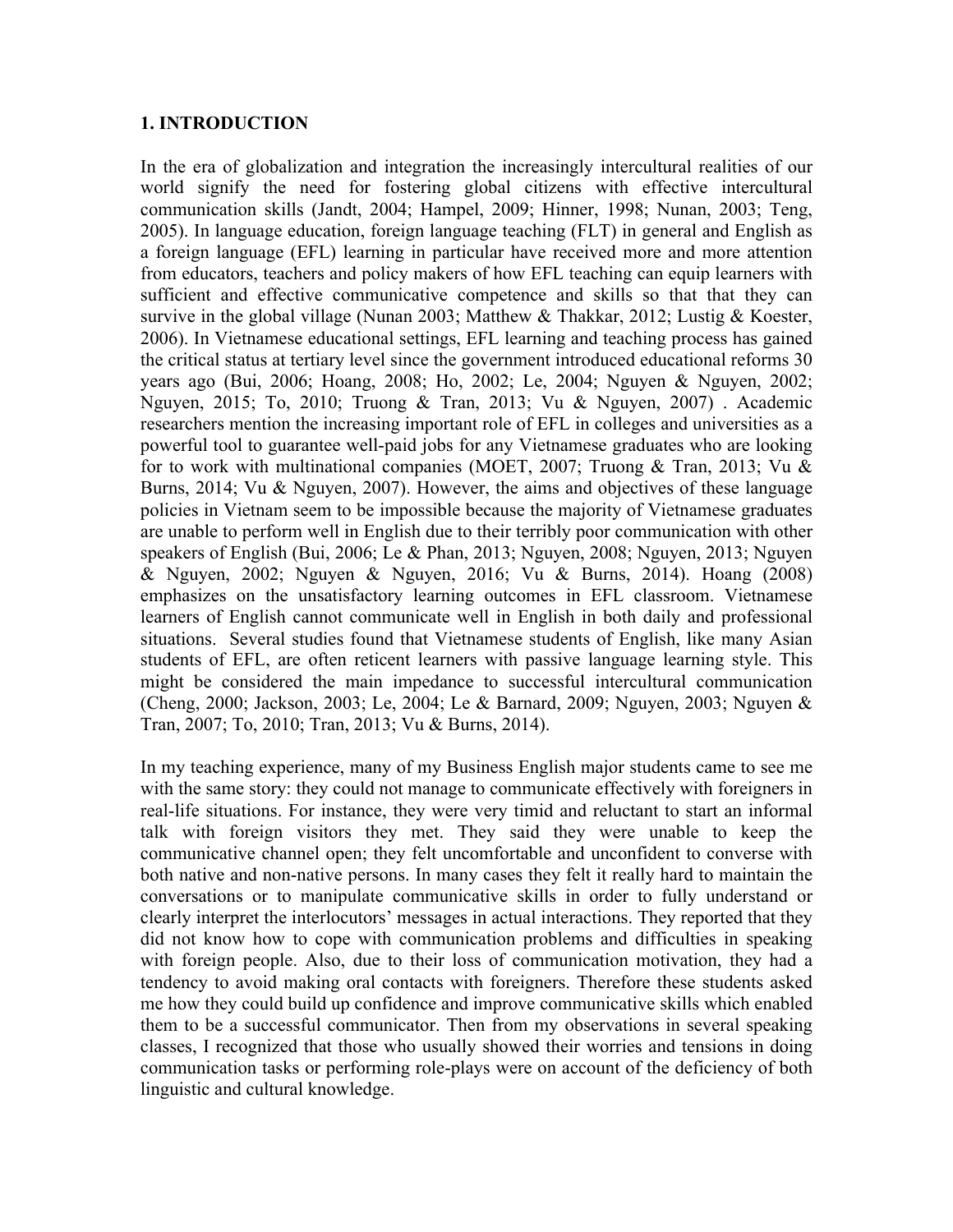My students' stories and my observations in EFL class had alerted me that my current teaching method was not completely suitable to my Business English majors. I realised it was not effective and sufficient for my students to be taught language structures, functions, or roleplays in the classroom. Particularly, I assumed that classroom speaking activities did not work appropriately well in order to accommodate my students' communicative needs. As a result, a number of questions had come up related to how I could make my language teaching successful in EFL contexts. Was the process of language teaching really the focus of Communicative Language Teaching (Canale, 1983; Savignon, 2001, 2003)? Did CLT really happen in my EFL classes? Did I provide an adequately communicative language environment to my students? How could I help my students overcome communicative barriers and gain confidence as intercultural communicators?

With all above problems arose in my specific teaching context, I started looking back my credo of teaching and decided to conduct an action research on my students' communication problems so that I would have a deeper understanding of the underlying reasons why my students lack confidence and motivation in genuine face-to-face communication. The aims of the research are to examine Vietnamese students' communication difficulties facing Vietnamese students of Business English at a university in central Vietnam, including the difficulties they encounter and the reasons they ascribe for these communication problems. The paper then investigates on the participants' perceptions toward a task-based project outside classroom. And the study also focuses on their expectations to intercultural integration in EFL classroom.

## **2. LITERATURE REVIEW**

#### **2.1 Language, culture and communication**

The fact that language and culture are inseparable is confirmed by a number of researchers and educators (Brown, 1994; Cortazzi & Jin, 1999; Jandt, 2004). Culture is defined as a pattern of ideas, beliefs, and behaviors socially constructed through communication in social communities (Jandt, 2004; Gay, 2010; Hanson & Fox, 1995). Researches on culture and communication state that culture is considered as a context for communication and communication is implicitly as a part of culture (Frank, 2013; Jandt, 2004). This implies language learners have to learn various concepts of culture and learn how to explore cultural barriers to communication, including nonverbal communication and language (Cortazzi & Jin, 1999; Levine & Adelman 1993). The term "cultural awareness" means the ability to acknowledge and respect differences between diverse groups of people from different cultures. Several researchers confirm that cultural differences are barriers and impede communication and interactions (Byram, 2008; Lustig & Koester, 2006; Matthew & Thakkar, 2012; Paige, 2013). To overcome these barriers learners need to be trained in order to understand the differences between one's own culture and another's (Paige, 2013; Xiao & Patreki, 2007). In other words, language learners are in need of being developed cultural awareness in EFL context.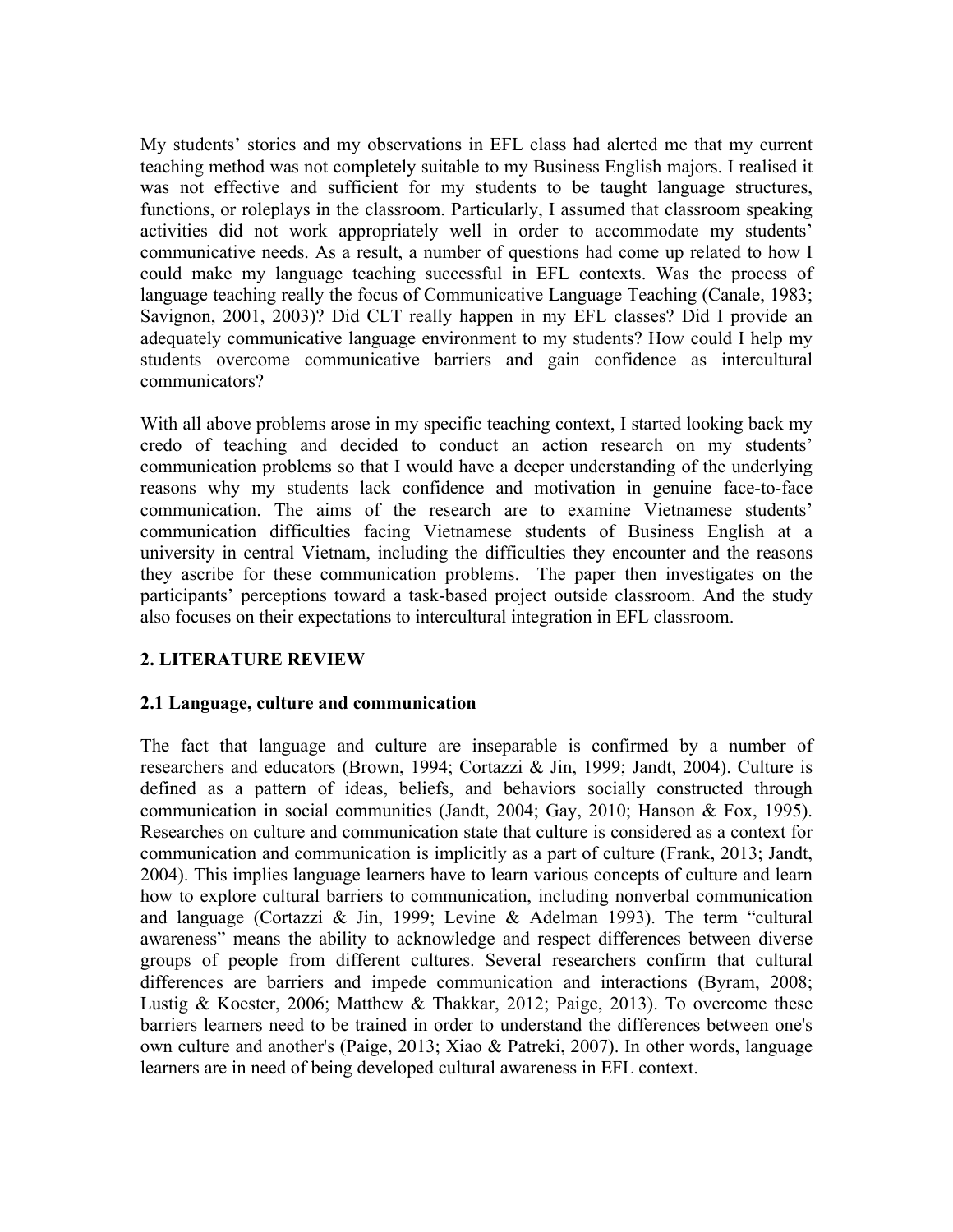## **2.2 Intercultural Communicative Competence (ICC) in foreign language teaching (FLT)**

The term 'intercultural communication' refers to communication and interactions between persons and groups from different cultural communities, who have different cultural identities, social values and behaviours (Byram, 1997; 2008; Hanson & Fox, 1995; Jandt, 2004; Jarodd, 2013; Kourova, 2013; Paige, 2013). A review of relevant literature in intercultural communicative competence **(**ICC) indicates that ICC is the ability to communicate effectively and appropriately in various cultural contexts (Frank, 2013; Hammer, 2012; Sellami, 2000). All cross-cultural communication skills can be learned when the teacher help students learn how to show respect, empathy, tolerance and non-judgment in communicating with foreigners (Jandt, 2004; Lustig & Koester, 2006; Samovar & Porter, 2004; Zhang, 2010). In particular, researchers propose the idea of teaching communication strategies in EFL classroom in order to develop learners' strategic competence "*which is defined as the ability to cope in authentic communicative situation and to keep the communicative channel open*" (Alptekin, 2002, p.58). In the globalised or internationalised world, teachers therefore should equip their students with communication strategies or compensation strategies by providing training on how to apply these strategies into real-life situations for more effective communication (Alptekin, 2002; Dornyei, 1995, 1997; Le, 2006; Nguyen & Nguyen, 2016; Oxford, 1990). According to Alptekin (2002) "*intercultural communicative competence should be developed among EIL learners by equipping them with linguistic and cultural behavior which will enable them to communicative effectively with others, and also by equipping them with an awareness of difference, and with strategies for coping with such difference*" (p.63).

## **2.3 Previous studies on EFL learners' confidence in intercultural communication**

Within the literature several researches have been done to examine underlying factors affecting to students' confidence in intercultural communication for over the past twenty years. Empirical evidence in the field of FLT showed learners' communicative ability depends mostly on teaching practices of the teachers in the classroom (Byram, 1997; Kramsch, 1993; Frank, 2013; Cheng, 2003; Jackson, 2003; Rabahah, 2002, Teng, 2005; Zhang, 2005). Nguyen (2007) and Le (2001) said one of the major causes that impede students' communicative confidence is that they have no communication experience due to the lack of the opportunity to pratise English in an authentic English environment or to have actual interactions in daily life. Another culprit for the students' low degree of confidence is the lack of intercultural communicative competence (ICC) or communicative skills training in EFL classroom (Kourova, 2013; Paige, 2013; Teng, 2005; Zhang, 2010). Zhang (2010) states that communication skills can be enhanced through various activities outside the classrooms, such as going to English corners, tours, exhibitions to learn Western etiquette and these activities will help them avoid misunderstandings in face-to-face communication with native speakers and resulted in the improvement of their communicative confidence. Teng (2005) found that Taiwanese students of English gained more confidence in cross-cultural communication activities with American partners through a virtual cross-cultural project. The findings showed the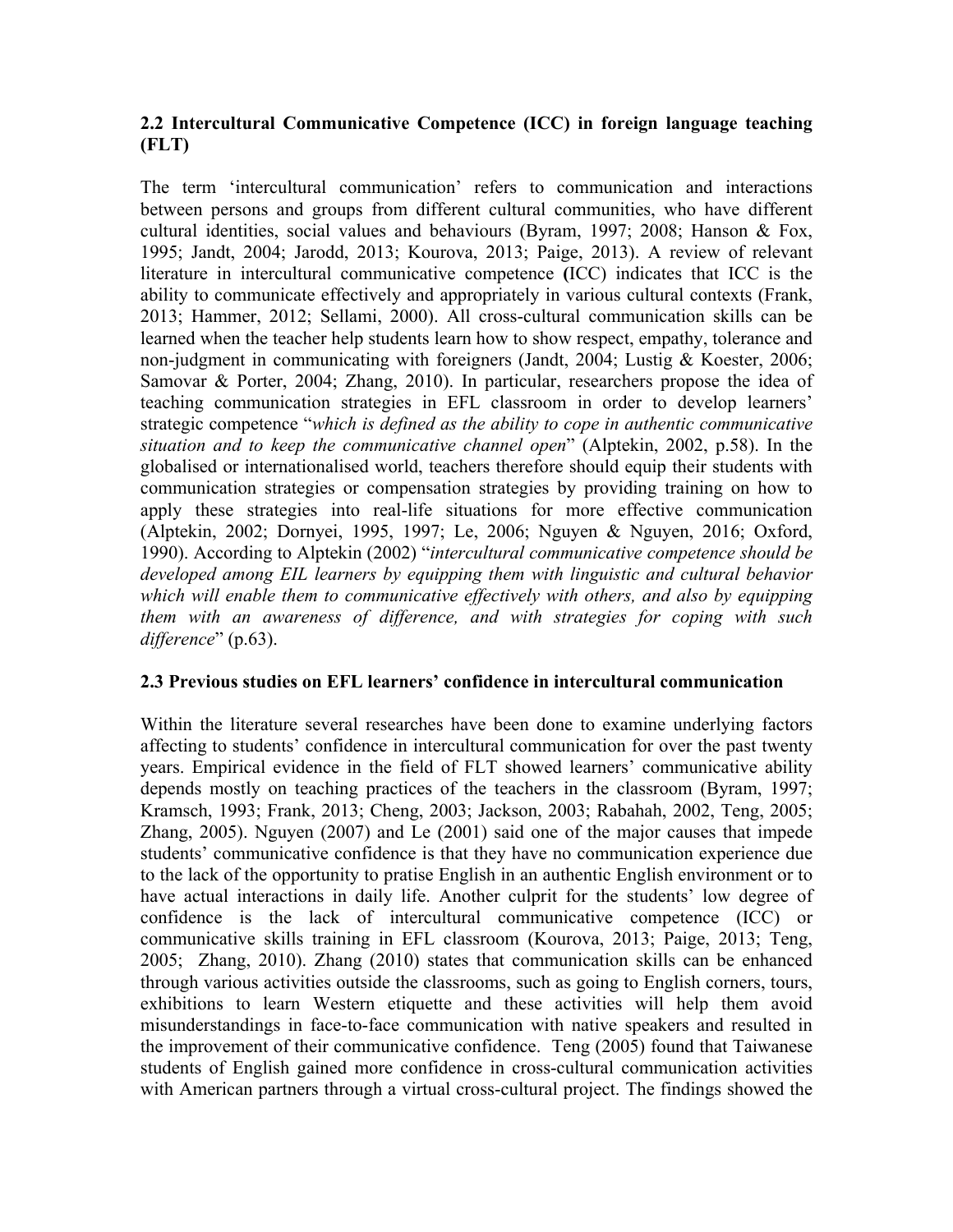positive correlations between the students' confidence and their motivation to succeed in the project as well as their acquisition of intercultural communication skills. Songsiri, (2007) reported that "*students' increased confidence in speaking English was influenced by teaching learning strategies, using authentic materials and presenting the activity in non-threatening terms*" (p.xvi). Kubo (2009) reported his action research study on English majors in a Japanese junior college using pair taping activities. The results showed that the students gained more confidence in spoken English and the sense of confidence in turn allow them to learn autonomously in EFL context. Doqaruni's findings (2014) indicated that Iranian students' security and self-confidence were enhanced due to communicative experience and strategies gained through additional speaking activities and cooperative learning created by the teacher in the EFL classroom.

# **3. METHODOLOGY**

### **3.1 The context**

The move from teacher- centeredness to learner-centeredness in EFL learning and teaching process has received much attention from language teachers in Vietnam for a long time (Bui, 2006; Dang, 2006; MOET, 2007; Nguyen, 2003; Nguyen, 2015). As a result, learner expectations and attitudes have increasingly come to be recognized in accordance with CLT (Phan, 2008; Vu & Burn, 2014) which was introduced to University of Foreign Language Studies (UFLS) more than ten years ago. In reality, however, it is hardly possible for English teachers to strictly follow this new teaching method on account of several constraints and limitations. As a teacher of English at the Department of English for Specific Purposes at UFLS, I had been teaching speaking courses (namely SPEAKING 01, 02, and 03) in Business English (BE) classes for more than ten years. In spite of learning three speaking courses of 12 credits, the students' speaking skills seemed not to be improved much. Particularly, their communicative skills were neglected due to many unfavourable teaching conditions such as the class size of 40 -50 students or the lack of studying facilities.

## **3.2 Action Research in language education**

Action research is considered as a sophisticated method for classroom research. For instance, Efron & Ravid (2013) suggested it is an inquiry conducted by teachers "*in their own settings in order to advance their practice and improve their students' learning*" (p.2). This type of classroom research is usually considered as a vital and feasible tool for adapting, changing, and enhancing the process of language learning and teaching and then it is necessary for professional growth in education (Denscombe, 2007; Efron & Ravid, 2013; Somekh, 2006). In other words classroom research will help the practitioners self-evaluate and take responsibilities for their own performances in educational settings (Glanz, 2014; Ryan, 2013). Also, Efron & Ravid (2013) indicates that it is the role of language teachers to investigate and understand language learners' social and historical circumstances such as their students' past and present successes, failures, fears or dreams in order that the teacher can "*gain insight into students' world*" (p.4). According to Ryan (2013) in action research the teachers carry out their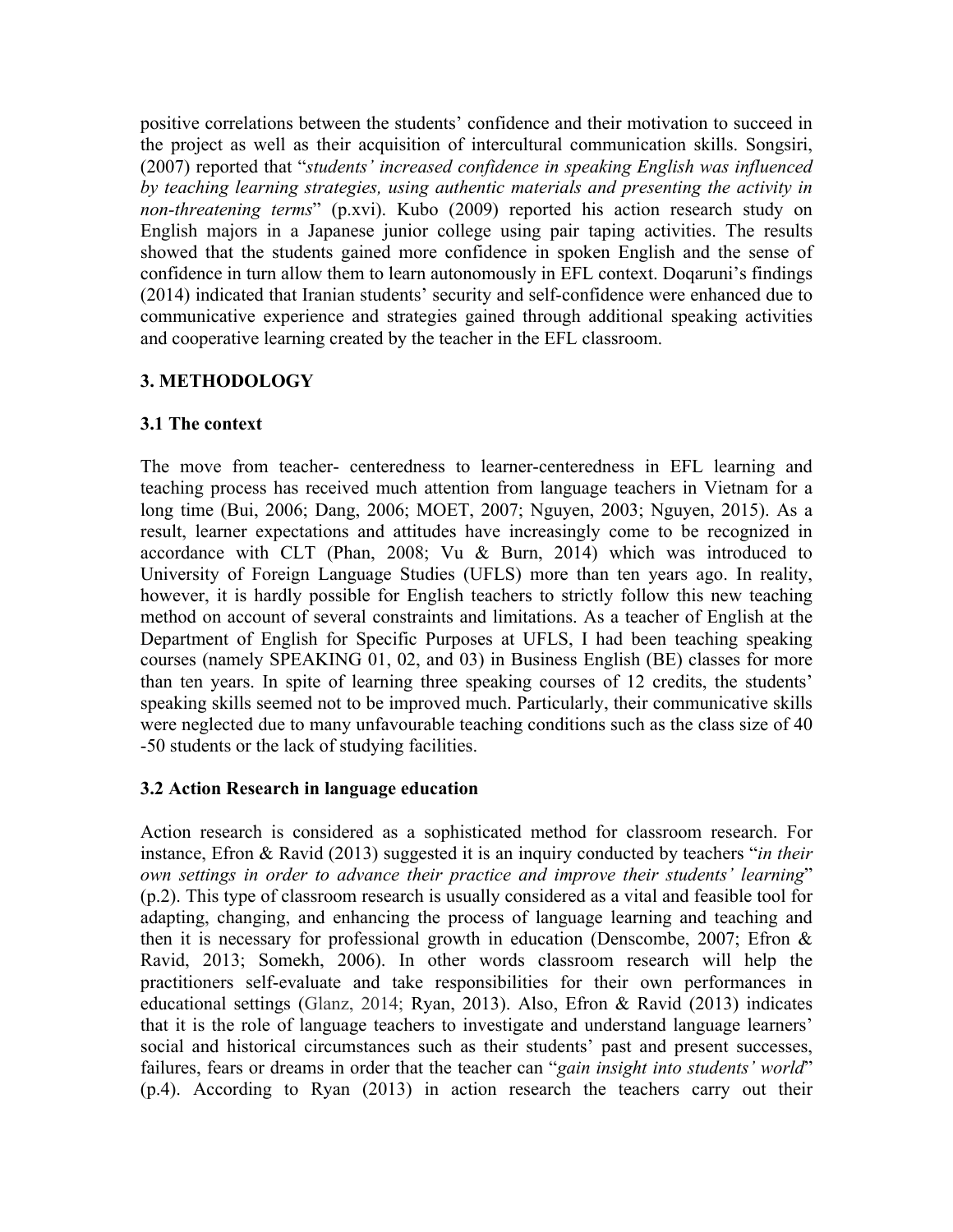investigation systematically, reflectively and critically into their students' problems; using practically appropriate strategies to develop new skills so that they are able to improve their teaching process and foster their career development in language classrooms. It is argued that education and learning are social and interactive processes and the teachers should offer true learning situation for their students (Dewey, 1997; Efron & Ravid, 2013). Efron & Ravid (2013) suggest the 6 cyclical steps in action research as follows (a) identifying a problem that needs to be studied, (b) gathering background information through a review of literature and previous studies on the topic, (c) designing the study and planning the methods of collecting data, (d) collecting data, (e) analyzing and interpreting, (f) writing and sharing.

## **4. RESEARCH DESIGN**

### **4.1 The "Social Interaction Project"**

As all above studies mentioned, learning through the cross-cultural communication project seemed to be an appropriate task-based teaching method for intermediate and upper-intermediate students in EFL classroom (Bailey, 2005; Bender, 2012; Kourova, 2013; Markham, 2011). The Social Interaction Project started from mid-November to the beginning of December 2013 and lasted for five weeks due to the constraints of time and resource availability. A detailed description of the procedures was as follows:

**1. Foreigner interview**: Firstly, the students were introduced about the project, its aims and target and its requirements. A reward scheme was also announced at this stage as a motivating factor to the task performers. Some instructions and guidelines were supplied and explained if any question arose. Then the participants were assigned to work in groups to conduct oral surveys with as many foreigners they met as possible. They were given enough time to prepare and schedule their project; including the place, the topics and the procedures they should follow. The surveys and recorded interactions were handed in to the teacher at the end of the fifth week. The purpose of the interview task was to achieve two aims: the students were firstly given chances to experience actual interactions with foreign visitors who used English as a communicative language (Bailey, 2005; Bender, 2012). They would learn how their utterances are produced and understood appropriately in real-life situations, and adapt any social skills they know to do their job. They had to learn how to use communication strategies deal with problems happening in the process of interactions due to limited psychological and environmental conditions such as memory, nervousness, and distractions and interfering background noises (Canale, 1983). Secondly the pair work or group work would give them more confidence in talking to foreigners and help them learn how to cooperate with each other to repair communication mistakes as well as to maintain a successful conversation (Alptekin, 2002; Bern, 1990).

**2. Discussion with peers and the teacher**: There were informal talks between the teacher and different groups of students for checking their progress after the field practice every week at a coffee shop. The purpose of this task was that throughout the discussion the teacher would find out the students' problems or difficulties in conversing with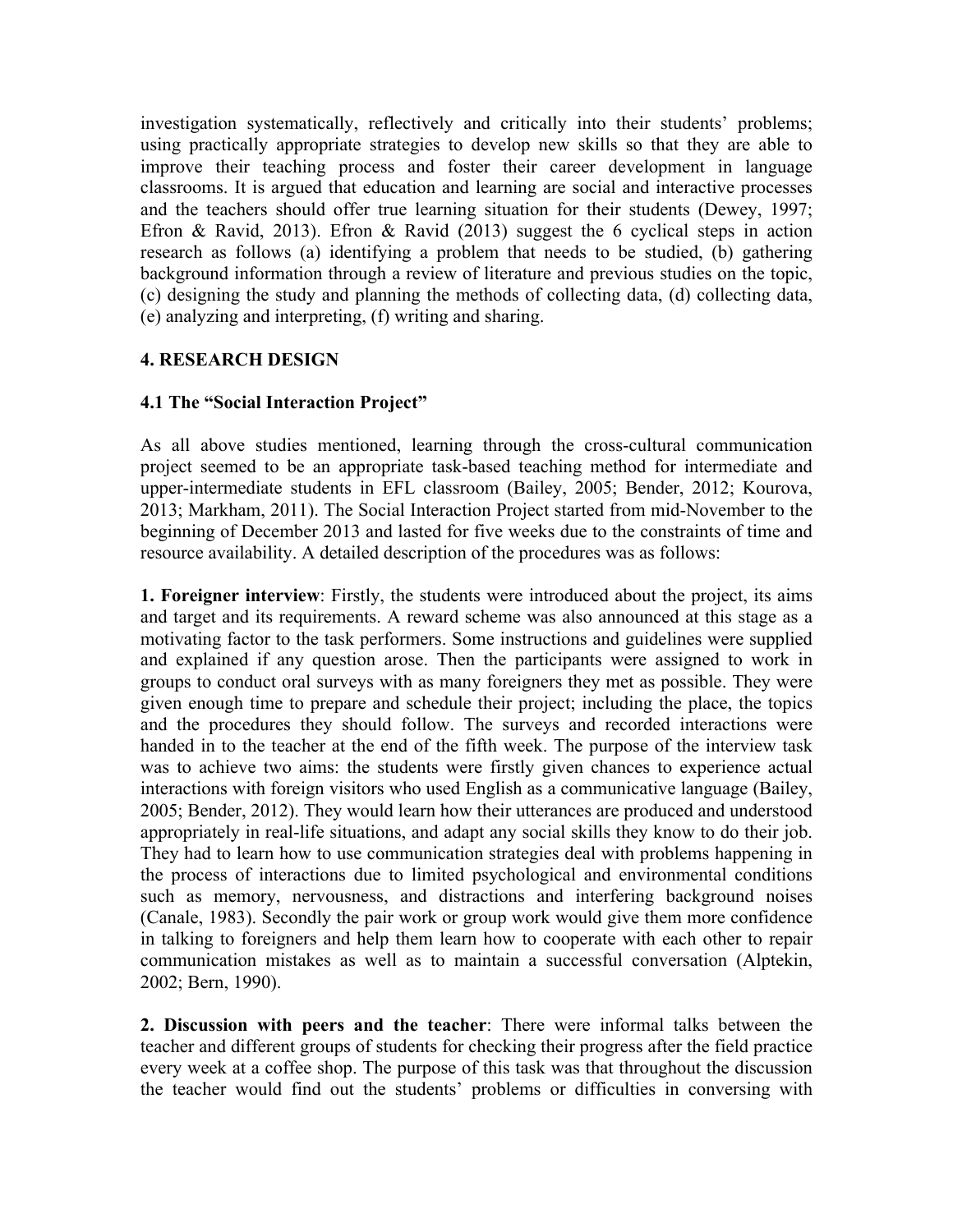foreigners in authentic contexts. Then the teacher would suggest some language- and culture-related solutions. For example the teacher advised them on their use of communication strategies, both verbal and non-verbal communication skills. Moreover based on the feedback from the participants the teacher adjusted some lesson plans in EFL classrooms in the future.

#### **4.2 The participants**

The participants in this action research study were 34 second-year Vietnamese students whose English was intermediate and aged from 19 to 20 years. 33 female and 1 male students enrolled in my 15-week speaking course 03 (SP03) at ESP Department in University of Foreign Language Studies in September 2013. All of them voluntarily registered to participate in the "Social Interaction Project" as an extracurricular speaking activity beyond the classroom. These students had to pass the exams of Speaking Course 1 and 2 before being allowed to register the course SP03.

### **4.3 Data collection**

Both qualitative and quantitative research methods were employed in this study. Data were collected through (a) a set of two attitudinal questionnaires adapted from Teng (2005), Songsiri, (2007) and Xiao & Petraki (2007); (b) the semi-structured interviews and (c) student reflective journals. Descriptive analysis was used to describe and sunmarise the data. A pre-task survey was conducted when the questionnaire 1 was administered to 34 Business English majors. The questionnaire 1 consisted of 15 Likert scaled and 5 opened-ended questions. A post-task survey was carried out with seven groups of these students through the questionnaire 2 and the semi-structured interviews with guided questions after the five-week project. The questions in the interviews were developed based on the students' responses to the questionnaire 1. The data gathered from the questionnaires were then analyzed via Statistical Package for Social Sciences (SPSS) 20.0. The data collected from the transcription of the interview recordings, the responses from the open-ended questions in the questionnaires and reflective journalswere imported into word processor. Then the information was organised and generated under the themes or categories or patterns. The language used in the questionnaires, the interviews and reflective journals was Vietnamese because the students felt more confident to communicate ideas in their mother tongue (Dang, 2006). All the quotes were therefore translated into English.

## **5. THE FINDINGS AND DISCUSSION**

**Pre-task Survey: The data collected through the questionnaire 1 were used to analyze the students' communicative frequency and opportunities, communicative confidence in EFL class and their difficulties or barriers to intercultural communication.**

**Figure 1** presents the participants' frequency of intercultural communication. Approximately 88% of the students reported they had only a few opportunities to speak with foreign people when they studied at school whereas less than 12% of the reporters said they had good chance to communicate with foreigners.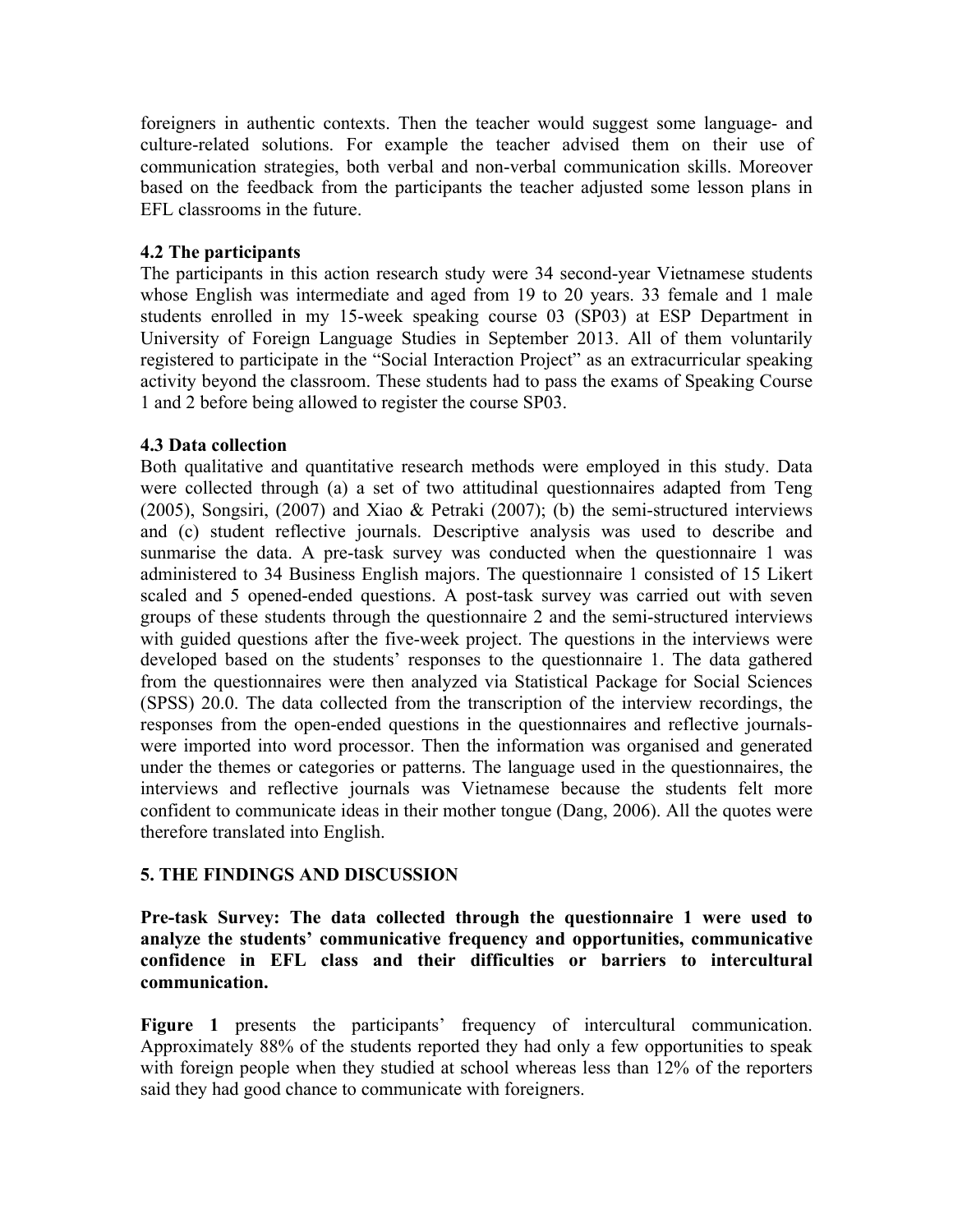

**Figure 1:** The frequency of intercultural interaction

**Figure 2** presents the degree of confidence in cross-cultural communication among the students. The findings indicated that nearly 91% agreed that they were highly unconfident and reluctant to speak with foreigners whereas only 6% said they could converse with people from other countries in a comfortable manner.



**Figure 2:** The degree of confidence in cross-cultural communication

**Figure 3** shows the reasons why the students felt uncomfortable and were not selfconfident enough in communicating with foreigners. The findings presents the students' (N=34) answer to the question of what demoting factors made them unconfident in intercultural communication. 100% of the students agreed that due to their poor linguistic competence as well as little or no exposure to actual interactions, they failed to be a good communicator. Besides approximately 90% reported that as they had little or no practical experiences to cope with communication problems happened during the conversation, they became reticent and reserved. More than 80% of the participants answered it was the conventional teaching method and textbook-based materials that impeded their learning outcomes in the EFL class. Otherwise, 45% said they seemed passive and feared of failure in communication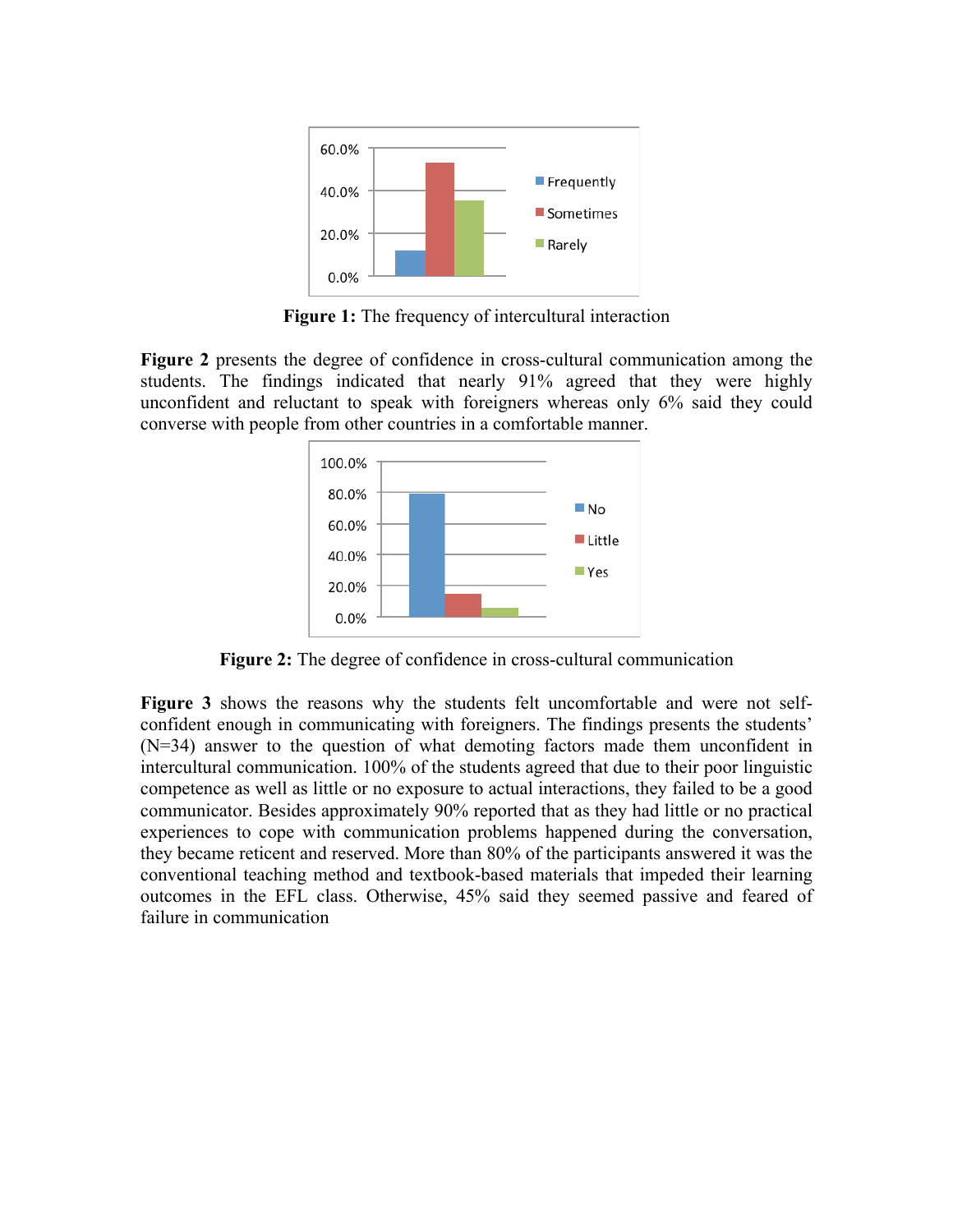

**Figure 3: The barriers to students' confidence in intercultural communication**

**Post-task survey: The data collected from the questionnaire 2, the interviews and the reflective journals about the students' opinions and attitudes to the Social Interaction Project.** 

**Table 1:** indicates the average time for intercultural encounters, the preferred communication style and the reasons for the preference for a typical group during the project.

|         |               |                      | PI 91 <b>96.</b> |                             |  |
|---------|---------------|----------------------|------------------|-----------------------------|--|
| Week    | Average time  | Distribution of      | Preferred        | <b>Preferred Reasons</b>    |  |
|         | for an        | nationality of       | communication    |                             |  |
|         | encounter     | foreigners           | styles $(\% )$   |                             |  |
| $1 + 2$ | 2 minutes/7   | 3<br>Asian visitors: | Preference of    | Easier, more comfortable,   |  |
|         | encounters    | European visitors: 2 | speaking with:   | more confident to talk to   |  |
|         |               | Native speakers: 2   | $-$ NS: 62%      | Asian people (Korea, Japan  |  |
|         |               |                      | $-NNS: 15%$      | and India)                  |  |
| 3       | 9 minutes/ 9  | Asian visitors:<br>2 | - Both NS and    | Native speakers are a       |  |
|         | encounters    | European visitors: 3 | NNS: 23%         | source of language learning |  |
|         |               | Native speakers: 4   |                  | with perfect accent,        |  |
|         |               |                      |                  | pronunciation, rich vocab;  |  |
| $4 - 5$ | 18 minutes/ 9 | Asian visitors:      |                  | European people are         |  |
|         | encounters    | European visitors: 4 |                  | considered as friendly      |  |
|         |               | Native speakers: 4   |                  | warm considerate helpful    |  |
|         |               |                      |                  | communicators (German,      |  |
|         |               |                      |                  | Polish, Swiss and Sweden)   |  |

The data collected from the discussions for the first two weeks were coded and a new theme emerged was that the preferred communication styles. These students applied what they learned from the language classroom into the real situations in a basic and simple way as perceived. They reported that they were really under pressure to do the survey with foreign visitors who were at first really difficult to start a conversation with. Group 6 said

"*At first we felt it extremely hard to start a conversation with a foreign stranger and we thought we had to give up the task because we were refused many times.*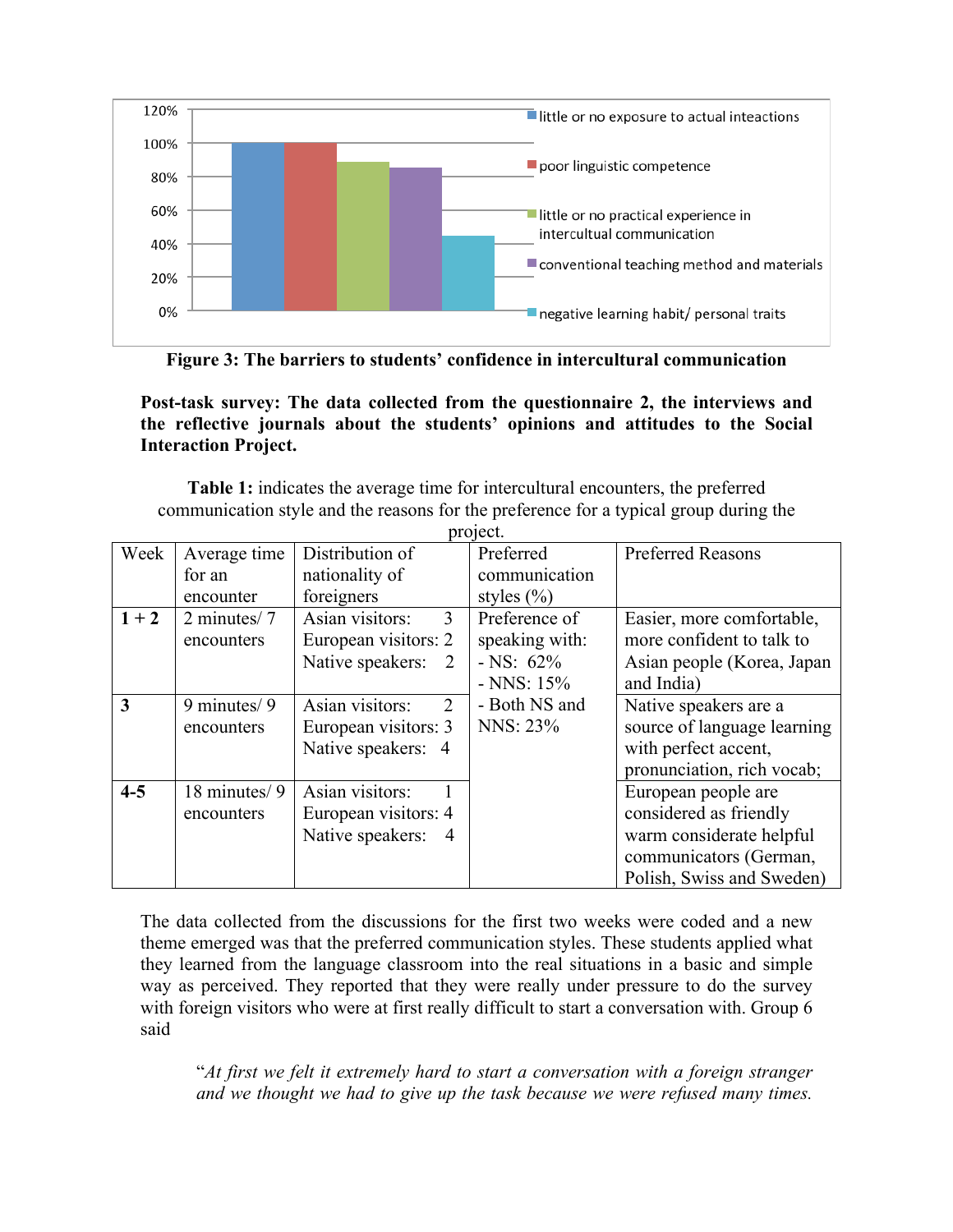*But then we were reminded of the teacher's rewarding scheme so we decided to continue*" (G6)

They had to try hard to carry out the task in a simple way and to finish the conversation as quickly as possible and therefore the average time spent for each survey was very short –only two minutes.

"*For the first two weeks we were still very nervous and anxious to try to make contact with foreign visitors, so we just tried to do the survey and finished the conversation in a very short time, just in two minutes or so*" (G5)

However, when they continuously gained some first-hand communication experience with people from native-speaking and European countries after five weeks, they learned how to maintain the conversations (up to eighteen minutes) and they confirmed that the time spent with these people was valuable and unforgettable to them.

"*It was the first time we had as many as conversations with foreigners in our life. At first we didn't believe in ourselves that we could communicate well. But when we opened the conversation successfully with some European people especially from Germany, Russia, Spain and Switzerland, we built up confidence and we felt more comfortable to continue our job*" (G2)

The findings in table 1 also revealed the preference of communication styles of the participants. Many of respondents- 62% of the students- would like to speak with native people (Americans, Australians, Canadians and British) whereas only 15% reported that they preferred to communicate with European or Asian people. The rest (23%) said they liked to speak with both native and non-native speakers. The reasons for many students in favour of native speakers (NS) were (a) NS are friendly, easy-going, enthusiastic, openminded and helpful; (b) these Westerners are a great source of listening with perfect accent, pronunciation and vocabulary; (c) NS can teach them some new words and correct their mistakes. The reasons for non-native speakers (NNS) were (a) NNS are similar to them in many ways, including culture and level of English, so it is easier to talk to; (b) NNS made them feel equal and comfortable to converse with. Followings were the extracts from the students' reflective journal:

"*It is really easier to listen to and understand what native people speak because they pronounce perfectly with a good wide range of words. We can learn English from them during the conversation*" (G3)

"*We found speaking with both natives and non-natives has its own advantage. With native people we can imitate their accent, their perfect pronunciation and their good choice of words. When talking to non-native speakers we can recognize different types of accent so that it would be easier for us to converse with Asian or European people later on*" (G7).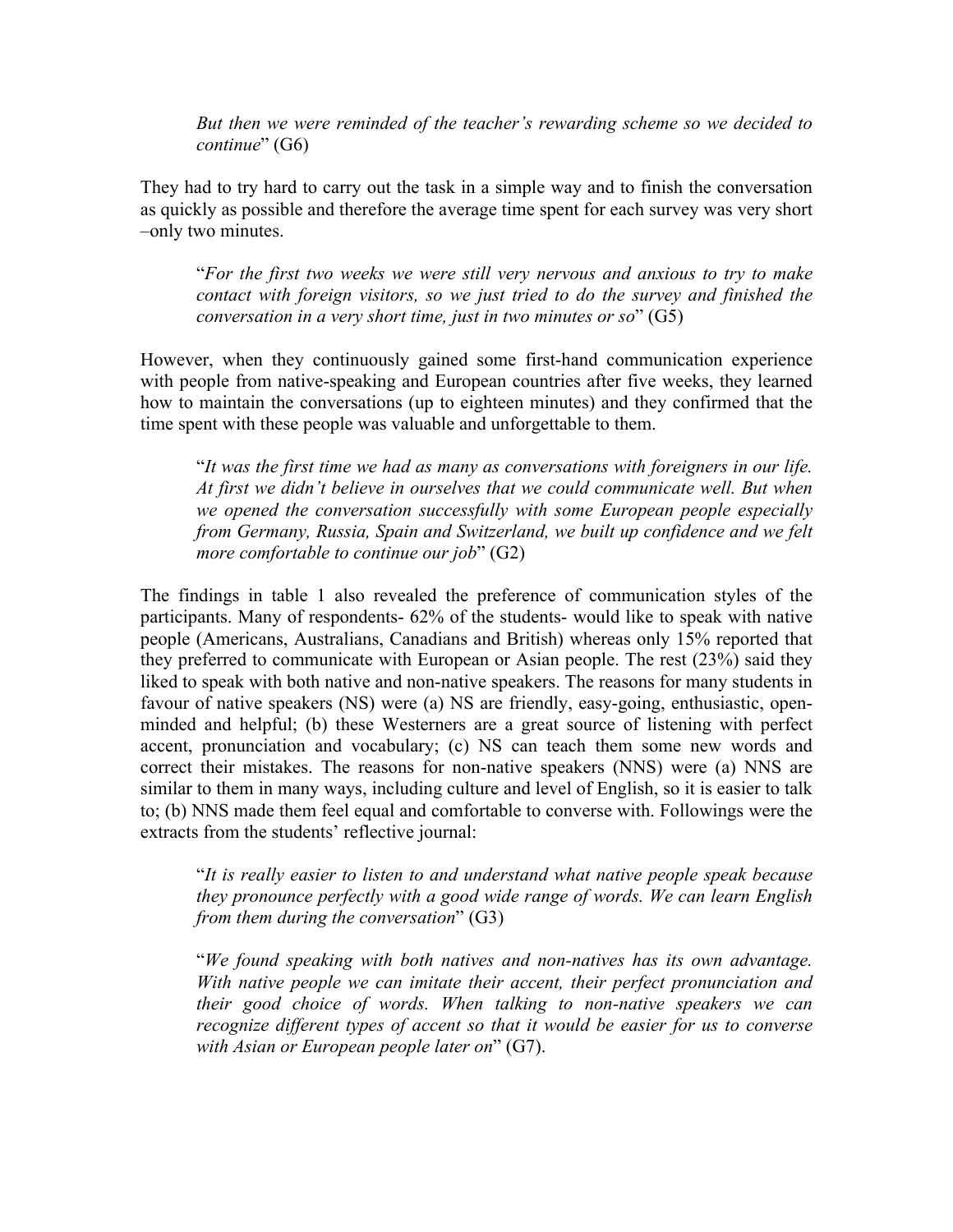**Table 2 shows the reported communication problems and communication strategies used by seven groups of the respondents.**

| Week    | <b>Communication difficulties</b>      | Communication strategies used                |  |  |
|---------|----------------------------------------|----------------------------------------------|--|--|
| $1 + 2$ | - Low English proficiency such as poor | - frequently used avoidance: message         |  |  |
|         | pronunciation, lack of vocabulary,     | abandon, topic change, conversation          |  |  |
|         | problems in listening and speaking;    | stop, code-switching, fillers and            |  |  |
|         | - demotivation, hesitation, anxiety,   | hesitation devices                           |  |  |
|         | nervousness, passiveness and reticence | - Cooperative learning                       |  |  |
| $3-4$   | Low level of English proficiency       | - Less avoidance, some interactional and     |  |  |
|         | Cultural knowledge                     | intra-actional strategies used: self-repair, |  |  |
|         | Verbal Communication strategies        | omission, appeal for help, expressing for    |  |  |
|         |                                        | non-understanding,                           |  |  |
|         |                                        | - Cooperative learning                       |  |  |
| 5       | Low level of English proficiency       | - Less avoidance, interactional and intra-   |  |  |
|         | Awareness of cultural differences      | actional strategies: approximation,          |  |  |
|         | Verbal communication strategies        | circumlocution, comprehension check,         |  |  |
|         | Non-verbal communication strategies    | clarification request, eye contact           |  |  |
|         |                                        | maintenance, positive gestures like          |  |  |
|         |                                        | smiling, politeness strategies               |  |  |
|         |                                        | - Cooperative learning, learner              |  |  |
|         |                                        | autonomy                                     |  |  |

The results from Table 2 confirmed the statement "Practice makes perfect". All of the participants reported their ups-and-downs time with different stories during the first two weeks. The conversation recordings showed the students' talks were full of pauses, fillers, hesitation and silence. Also, a great many of "yes" and "no", smiles and nods were frequent among their responses. The findings were in accordance with the results found in many studies on Asian students' communication styles (Le & Phan, 2013; Nguyen  $\&$ Nguyen, 2016; Nunan, 2003, Pham, 2000). For instance, after the first two weeks, many groups reported that:

"*We found the biggest problems that impeded our communication with foreign people were our pronunciation mistakes and the lack of vocabulary for the topic. Most interlocutors didn't understand what we said and usually we passed the topic and moved on to the next question*" (G6)

"*During the first two weeks, we just tried to finish the tasks as quickly as possible because we were so nervous and uncomfortable in the conversations. We think we were not good at English speaking and listening. Our pronunciation was terrible*" (G7)

On the contrary, after finishing the five-week social interaction project, the students reported their changes in their perceptions to actual oral communication with foreign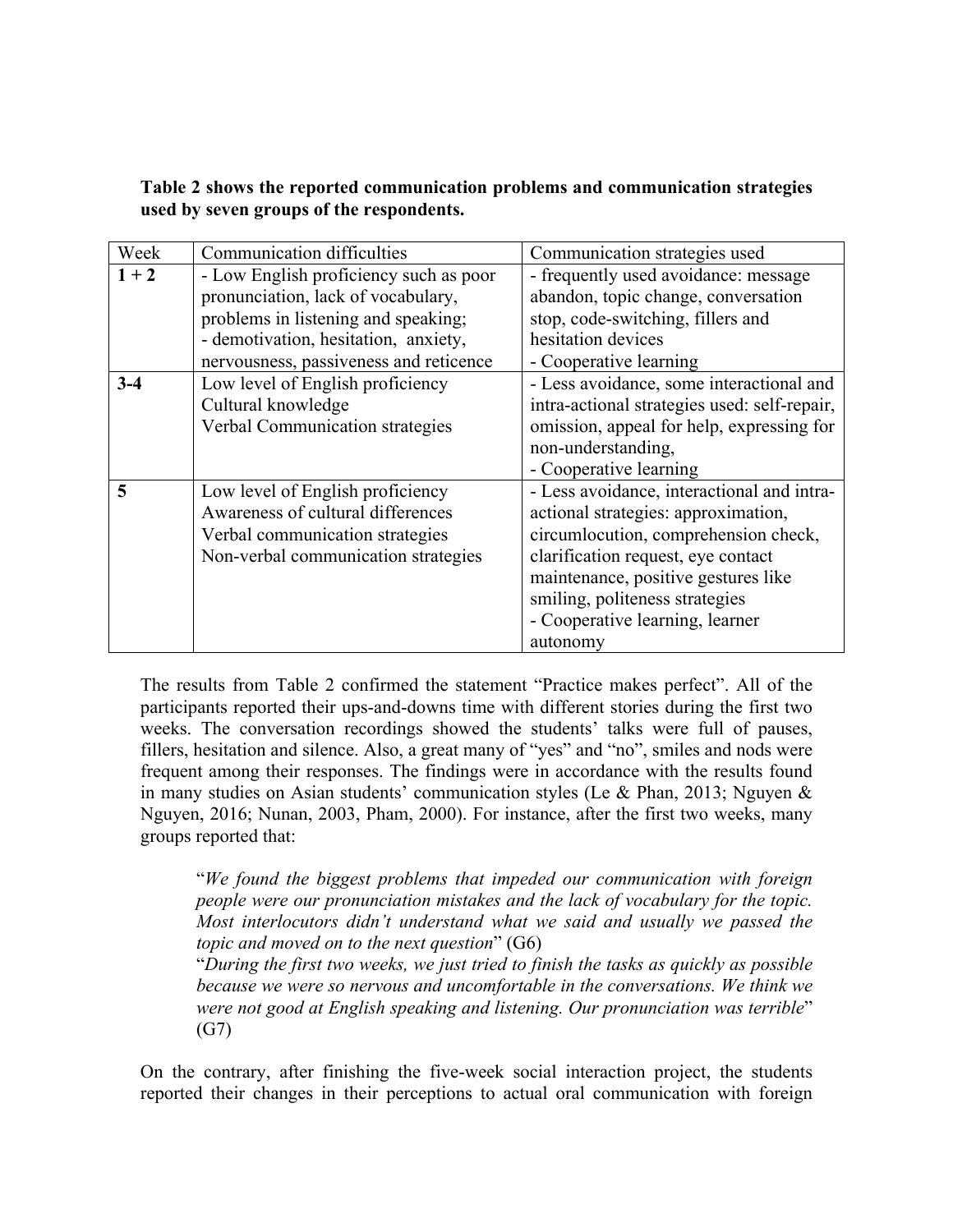people. Most of them seemed to recognize the fundamental importance of culture-related problems in face-to-face interactions in which more than 85% of the participants agreed they lacked the communicative skills and strategies to compensate for misunderstandings. The following extracts found in the interviews after the project confirmed those results:

"*We failed the conversation because we didn't know about or have experience of how to use the communication strategies to survive the interactions. We think if we had been equipped with some more communicative skills, we could have done better in these situations*" (G3)

"*The project was of great importance in raising our cultural awareness and enhancing our cultural sensitivity. We wish we could understand their attitudes, gestures and facial expressions more so that we would learn how to maintain the conversation more successfully in face-to-face communication*" (G4)

Half of the students admitted they failed the conversations because they were not aware of cultural differences between them and other interlocutors. After five weeks of experiencing the real contacts with many foreign people, the students were really in need of an intercultural communication course embedded in the curriculum.

"*We think the teacher should supply us more intercultural communication and communication strategies and help us how to use these strategies to succeed in opening, maintain and closing conversations with foreign people*" (G1)

**Table 3** summarises the students' feedback to the effectiveness of the project in helping students gain confidence in intercultural communication. A comparison between the preand post-survey was made so as to indicate the significant differences in the participants' language development and confidence gain. It was demonstrated through the results of the Paired Samples T-Test:

|            | Pre- | Post- | Paired Samples T-Test |          |            |    |                 |
|------------|------|-------|-----------------------|----------|------------|----|-----------------|
|            | task | task  |                       |          |            |    |                 |
|            | Mean | Mean  |                       |          |            |    |                 |
| Confidence | 2.56 | 4.24  | 95% Confidence        |          |            |    |                 |
|            |      |       | Interval of the       |          |            |    |                 |
|            |      |       | Difference            |          |            |    |                 |
|            |      |       | Lower                 | Upper    | t          | df | Sig. (2-tailed) |
|            |      |       | $-2.086$              | $-1.267$ | $-8.330$   | 33 | .000            |
| Ability    | 2.44 | 3.09  | 95% Confidence        |          |            |    |                 |
|            |      |       | Interval of the       |          |            |    |                 |
|            |      |       | Difference            |          |            |    |                 |
|            |      |       | Lower                 | Upper    | $\ddagger$ | df | Sig. (2-tailed) |
|            |      |       | $-.837$               | $-.457$  | $-6.936$   | 33 | .000            |
| Knowledge  | 2.35 | 3.05  | 95% Confidence        |          |            |    |                 |
|            |      |       | Interval of the       |          |            |    |                 |
|            |      |       | Difference            |          |            |    |                 |
|            |      |       | Lower                 | Upper    | t          | df | Sig. (2-tailed) |
|            |      |       | $-1.094$              | $-.361$  | $-4.125$   | 21 | .000            |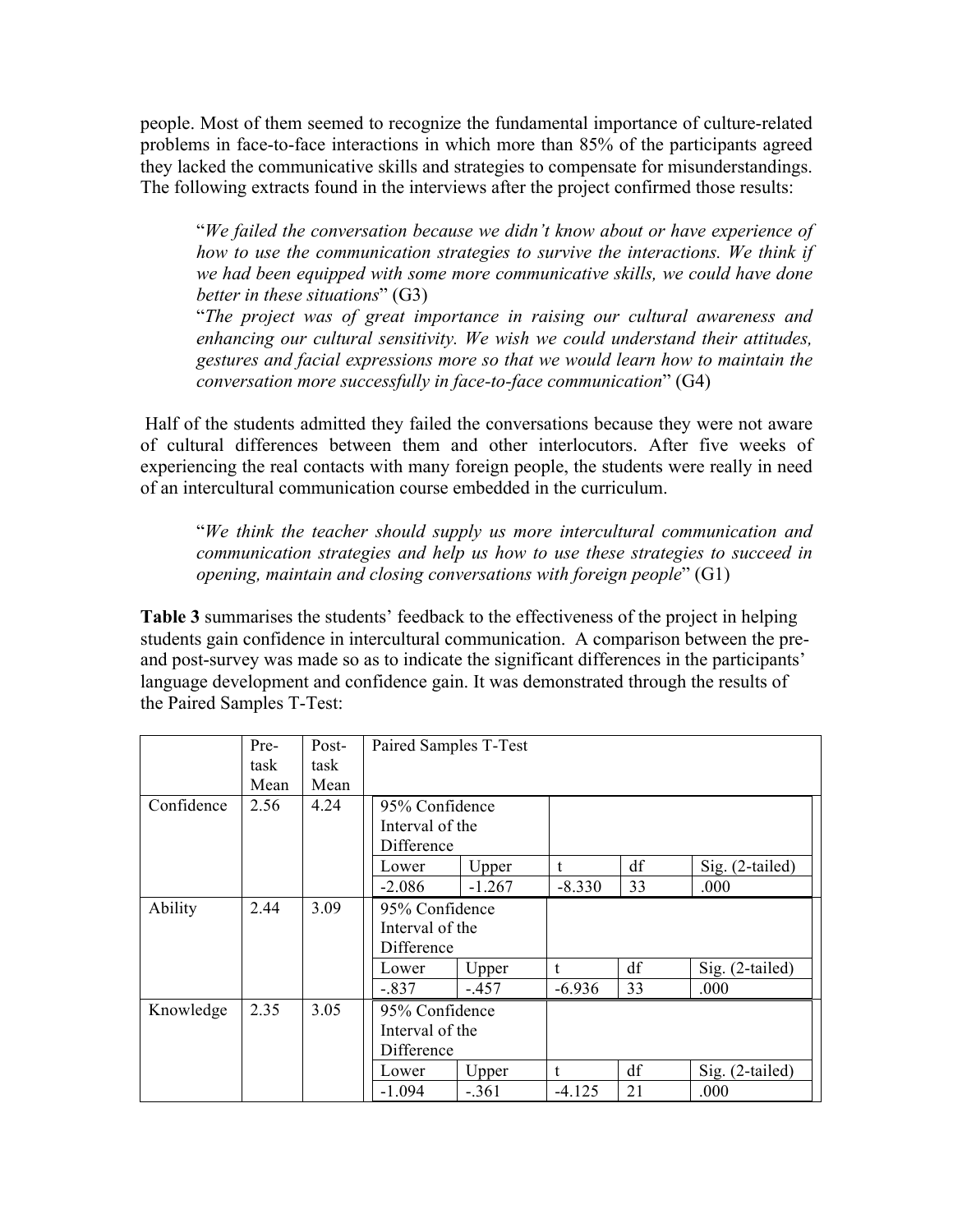| Anxiety   | 3.85 | 2.09 | 95% Confidence<br>Interval of the<br>Difference |                         |           |    |                 |
|-----------|------|------|-------------------------------------------------|-------------------------|-----------|----|-----------------|
|           |      |      | Lower                                           | Upper                   |           | df | Sig. (2-tailed) |
|           |      |      | $-1.469$                                        | $-2.077$                | $-12.132$ | 21 | .000            |
| Enjoyment | 3.74 | 4.32 | 95%<br>Interval<br>Difference                   | Confidence<br>of<br>the |           |    |                 |
|           |      |      | Lower                                           | Upper                   |           | df | Sig. (2-tailed) |
|           |      |      | $-1.034$                                        | $-.057$                 | $-2.324$  | 21 | .030            |

 $*_{p<0.05}$ 

The findings in Table 3 showed that there were statistically significant differences in students' confidence, ability, knowledge and anxiety in intercultural communication. The results of Paired Sample T-test with Sig. (2-tailed) was .000 (p<.005) demonstrated that the participants gained more confidence and linguistic knowledge after finishing the project. Clearly after constant working with the project for five weeks, the participants reported they had accumulated more valuable experiences in genuine communication with people from different cultural backgrounds. Firstly they were able to recognize their strengths and weaknesses in their English proficiency and they then adjusted their English learning path. Secondly the participants developed their observing skills which helped them identify different types of communication styles from different cultures; they understood what these people needed so that they maintained better communication. Thirdly they raised the awareness of cultural differences between them and other speakers and developed both verbal and non-verbal communication strategies.

"*The important thing is they actually could understand what we're saying though we didn't pronounce some words accurately. So, the project could indeed make us realize that "travelling forms a young man" and "the more mistakes you make the more you learn". We not only gained confidence ourselves but acknowledged different cultures of other countries in the world as well. Moreover, we also had a good time to relax and save the memorable moments in Hoi An*" (G5).

"*It seemed to me that 'the English' I have learned in class was extremely different from what I have encountered. The project was really effective and productive in the way that it made me aware of my English and my own culture. I recognized that English in class was for examination, English in use was real and practical for my future career*" (G3)

Several respondents shared with the researcher their stories in actual interactions with foreign visitors. They all recognized the great importance of intercultural knowledge and skills in maintaining successful interactions.

"*Once we had a conversation with an Italian family of two women and a baby, we tried to touch and pamper the baby. The mother seemed annoyed with our bahaviour and we didn't understand why she was so negative to our seemingly kind act to a baby. Later on throughout the discussion with my teacher, we were told that there were behavior-related differences between Asian and Western*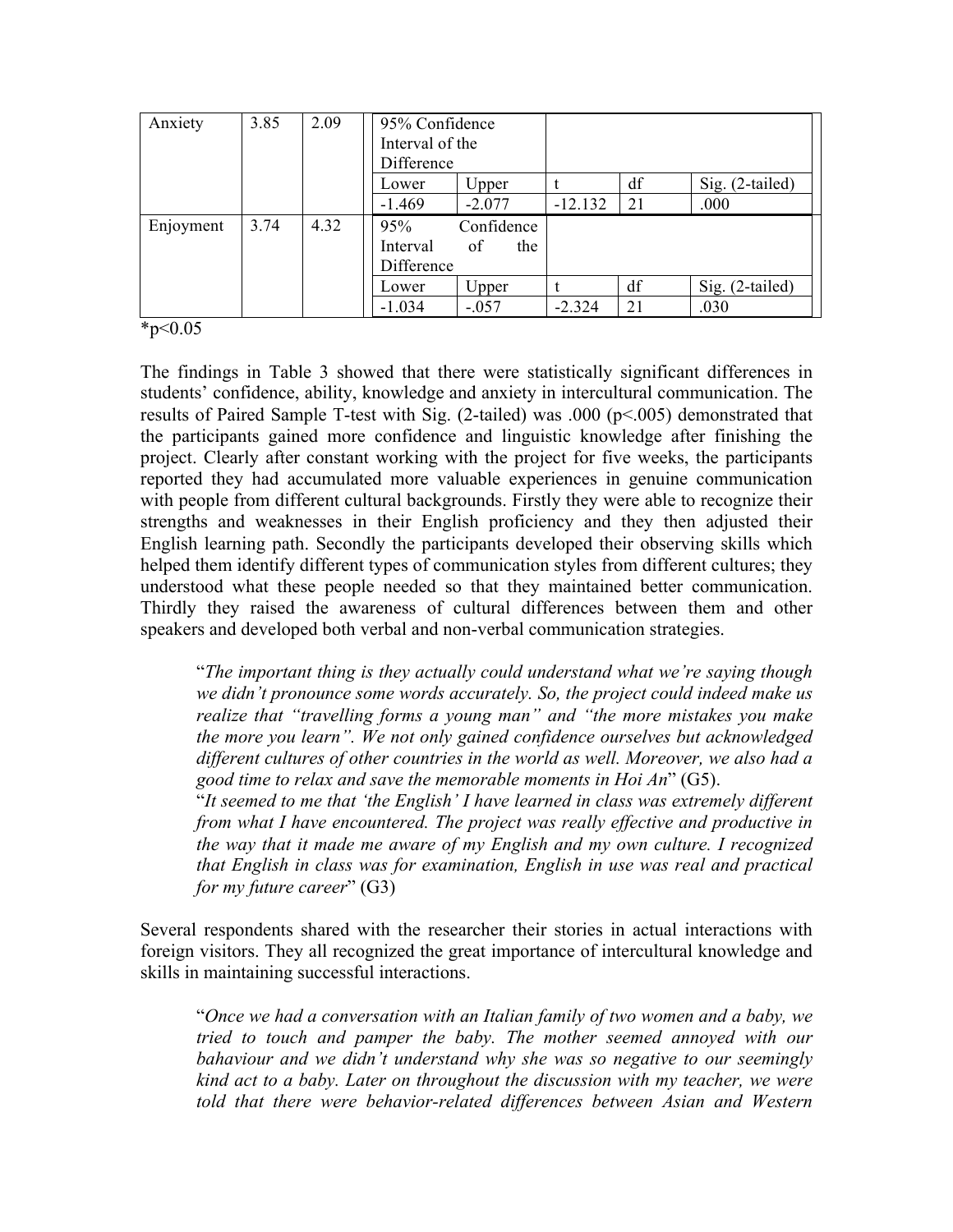*cultures. In Western countries we shouldn't touch or kiss or pamper a baby if you were not allowed by the parents. This incident was a big lesson for us and it was the first time we experience this cultural distance*" (G3)

**Table 4** presents the students' expectations toward intercultural communication training in EFL classroom.

| <b>EFL</b> teachers should                                                                              |  |  |  |  |  |
|---------------------------------------------------------------------------------------------------------|--|--|--|--|--|
| organize culture-related activities or task-based projects                                              |  |  |  |  |  |
| bring intercultural communication courses to class.                                                     |  |  |  |  |  |
| teach students about rules, etiquette or norms in different cultures, including                         |  |  |  |  |  |
| inappropriate behaviors or culturally-offended situations.                                              |  |  |  |  |  |
| use videos/films about cultural differences/clashes in classrooms.                                      |  |  |  |  |  |
| provide or recommend some interesting books, videos, websites, or learning materials for<br>self-study. |  |  |  |  |  |

Five key themes emerged from the students' reflective journals signified the importance of and necessity for intercultural communication training in EFL class. All the participants reported their strong desire to be equipped with IC training so that they could be competent communicators. The following quotes were:

*"We are looking forward to similar tasks or projects that give us more opportunities to be exposed to actual use of English. We are also in need of an intercultural course introduced to us so that we are prepared for unexpected communication problems*" (G1)

"*We wish to be taught about different cultures, etiquette, rules in conversation that help us avoid misunderstandings and communication breakdowns*" (G2)

"*The teacher should use various sources of teaching materials such as videos, films or youtubes to illustrate these cultural problems and to suggest solutions*" (G3)

"*The teacher should recommend some websites, textbooks, or materials for our self-study*" (G4)

## **6. IMPLICATIONS AND CONCLUSION**

The action research study on Vietnamese English-major students' communication experience has shed light on my teaching practice in many ways. The results showed the project effectively created an authentic language environment to respond to the communicative needs of the students in EFL classroom at UFLS, the University of Danang. Especially the students reported these activities were of great importance because they were provided with many opportunities to experience the target language (Truong & Tran, 2013). In other words, when the students were exposed to a language environment and expected not only to understand but also to respond to what they hear, they were sure to recognize that making an effort to get the gist, using strategies to interpret, express and negotiate meaning, were critical to the development of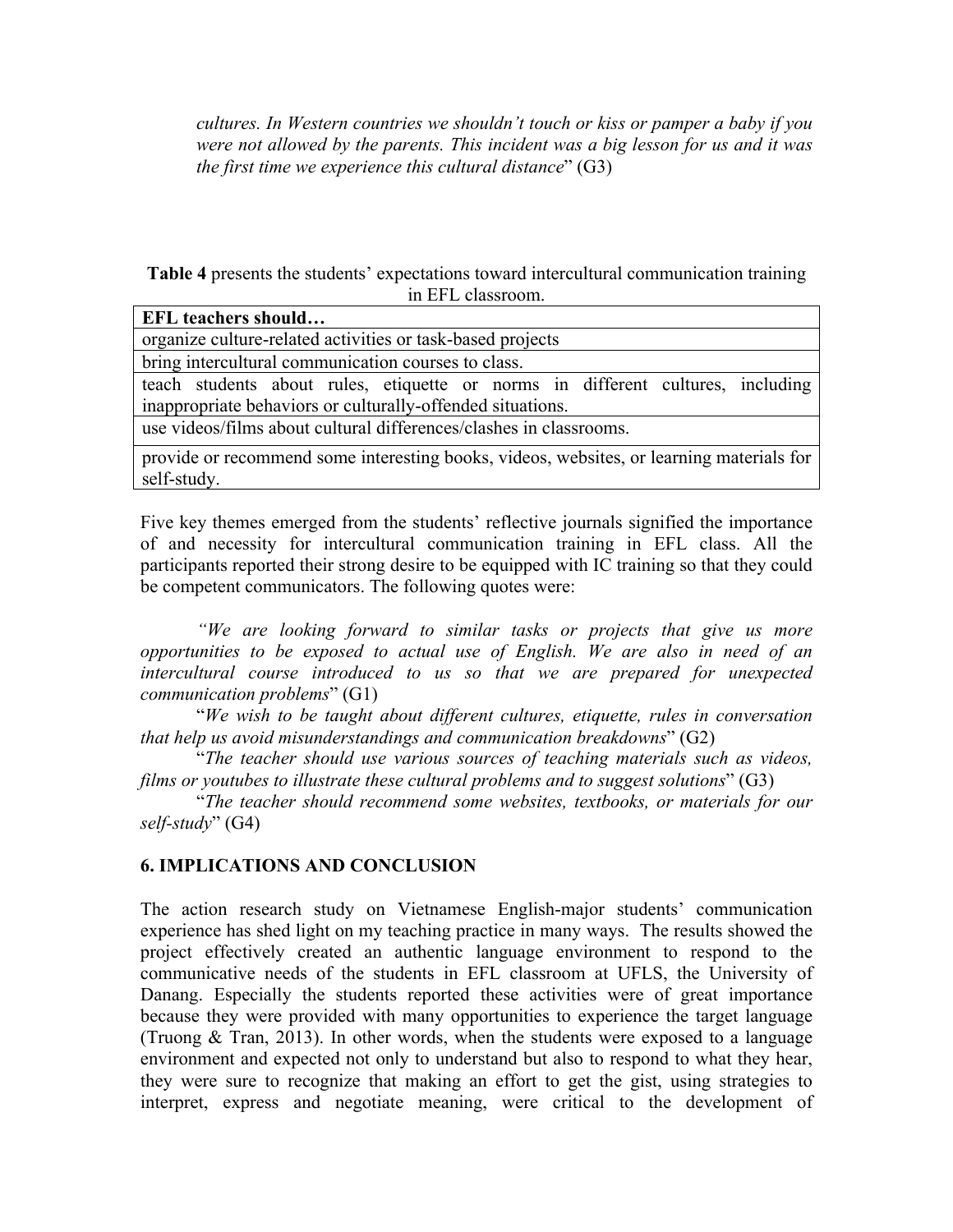communicative competence (Fenner, 2008; Kleinsasser, 1993; Littlewood, 2007; Nunan, 2003; Savignon, 2003). Generally these tasks served as teaching strategies that promoted students' confidence and built up their intercultural communicative competence.

More importantly the five-week task-based project has made me alter the teaching practices. I had to revise the credo of teaching in EFL classroom by reevaluating the lesson plans in EFL class and find more culturally appropriate speaking tasks and materials that inspired the students' communication motivation. In attempting to do this action research, I have developed my research skills and gained professional development as well (Doqaruni, 2014). And the positive feedbacks from my students' journals were truly an amazing source of motivation to my teaching career:

*"To sum up, we all make up that such experience will help us a lot in developing ourselves today and future, too. Once again, we want to thank you, teacher that you have created useful opportunities for us to break our limitation!"* (G4)

"*Finally, we would like to send a big thank you to our teacher for giving us such a new experience to try and explore. We had realized a lot about ourselves after this journey and we realized that beside English, we also have to improve different skills such as communication skills, knowledge about different cultures and so on. This is one of the moments that we will never forget in our University's time*" (G1)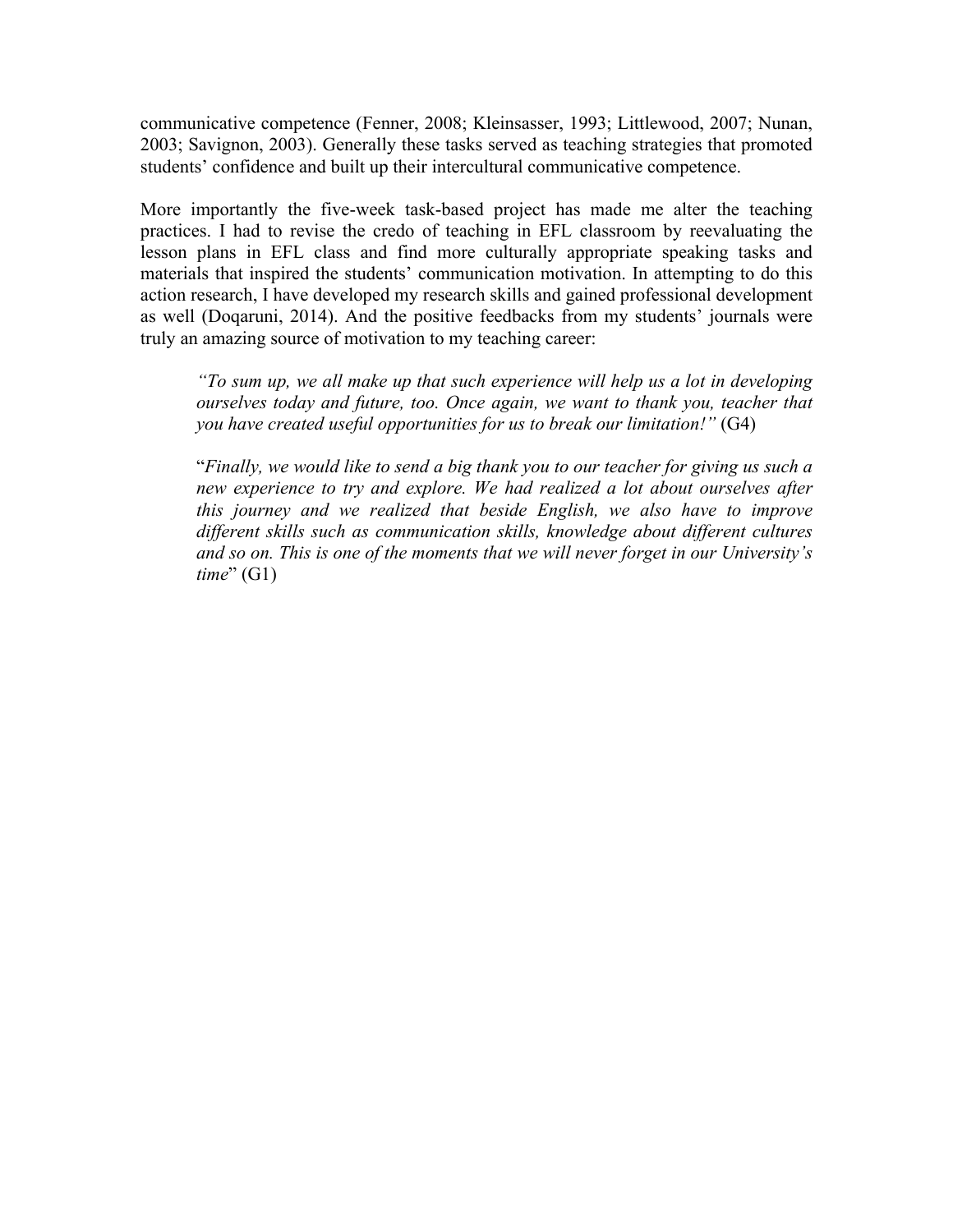#### **REFERENCES**

Alptekin, C. (2002). Towards intercultural communicative competence in ELT. *ELT Journal*, *56 (1)*, 57–64.

Bailey, K.M. (2005). *Practical English language teaching: Speaking*. New York: McGraw-Hill.

Bender, W.N. (2012). *Project-based learning: Differentiating instructions in the 21st century*. California: SAGE.

Bern, M. (1990). *Contexts of Competence: English language teaching in non-native contexts*. New York: Plenum.

Brown, D. (1994). *Teaching by principles: An interactive approach to language pedagogy*. Englewood Cliffs, NJ: Prentice-Hall Regents.

Bui, T. M. H. (2006) Teaching speaking skills at a Vietnamese University and recommendations for using CMC. *Asian-EFL Journal*, *14(2)*, 1-10.

Byram, M. (1997). Teaching and assessing intercultural communicative competence. *Clevedon, England: Multilingual Matters Ltd*.

Byram, M. (2008). From Foreign Language Education to Education for Intercultural Citizenship. *Clevedon, England: Multilingual Matters Ltd*.

Canale, M. (1983). From communicative competence to communicative language pedagogy. In Jack C. Richards & Richard W Schmitt (Eds.) *Language and Communication (pp. 2-28).* London & New York: Longman.

Cheng, X. (2000). Asian students' reticence revisited. *System. 28, 435-446*.

Cortazzi, M., & Jin, L. (1999). Cultural mirrors: Materials and methods in the EFL classroom. In E. Hinkel (Ed.), *Culture in second language teaching and learning* (pp. 196-220). Cambridge, England; New York: Cambridge University Press.

Dang, H. V. (2006) *Constructions of active language learners in English as a Foreign Language (EFL) teacher education in Vietnam*. Unpublished Doctoral Thesis, University of South Australia, Adelaide. Google Scholar

Denscombe, M. (2007). *The Good Research Guide: For Small-Scale Social Research Projects*. Open University Press: England.

Dörnyei, Z. (1995). On the Teachability of Communication Strategies. *TESOL Quarterly,* 29, 1 (55-85).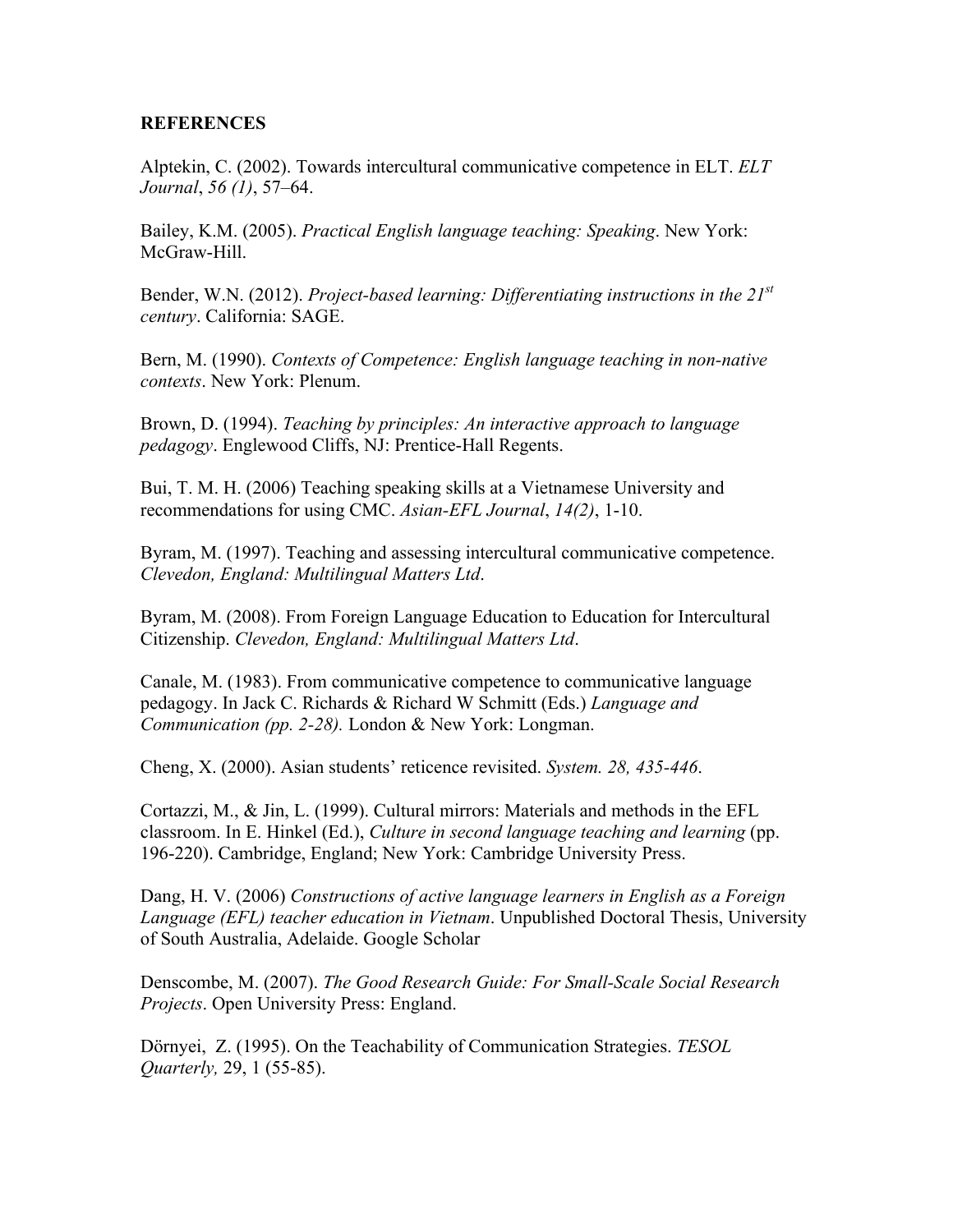Dörnyei, Z. (1997). Communication strategies in a second language: Definitions and taxonomies. *Language learning,47*, 1 (173-210).

Dornyei, Z. & Thurrell, (1991). Strategic Competence and How to Teach It. *ELT Journal*, 45, 1 (16-23)

Doqaruni V.R. (2014). A quantitative action research on promoting confidence in a foreign language classroom. *i.e.: inquiry in education: 5,1(3).* Retrieved from https://digitalcommons.nl.edu/ie/vol5/iss1/3

Efron, S.E. & Ravid, R. (2013 ). *Action Research in Education: A Practical Guide*. The Guilford Press: New York.

Fenner, A. (2008). Cultural Awareness in the Foreign Language Classroom. In Cenoz, J. and Hornberger, N. (Eds). *Encyclopedia of Language and Education*, 6, 273-285.

Frank, J. (2013). Raising cultural awareness in the English language classroom. *English teaching forum, 51(4), 2-11*. Retrieved from https://eric.ed.gov/?id=EJ1020809.

Gay, G. (2010). *Culturally responsive teaching: Theory, research, and practice*. United States: Teacher College Press. Retrieved from https://www.cwu.edu/teaching-learning.

Glanz, J. (2014). *Action Research: An Educational Leader's Guide to School Improvement*. Christopher-Gordon.

Hammer, M.R. (2012). The intercultural development inventory (IDI): A new frontier in assessment and development of intercultural competence. In M. V. Berg, Paige, R.M., & Lou, K. (Eds.) *Students leaning abroad: What are students learning, what they're not, and what we can do about it (pp. 115-136)*. Sterling, VA: Stylus.

Hanson, J. & Fox, W. (1995). Communicating across cultures. *Training & Development, 49 (1)*, 56-59.

Hempel, M. (2009) *Global English: English is changing the world: In what way is the world changing the English language and the way it will be taught?* Munich: GRIN Verlag. Google Scholar

Hinner, M.B. (1998). The importance of intercultural communication in a globalized world. Retrieved from http://www.bwl.tu-freiberg.de/english/forschung/global.pdf

Ho, T.M. Hau (2002). Developing Pragmatic Competence in Vietnamese Learners of English. *Teacher's edition*.

Hoang, V. V. (2008) The current situation and issues of the teaching of English in Vietnam. Retrieved from http://www.ritsumei.ac.jp/acd/re/k-rsc/lcs/kiyou/pdf\_22– 1/RitsIILCS\_22.Ipp.7–18\_HOANG.pdf Google Scholar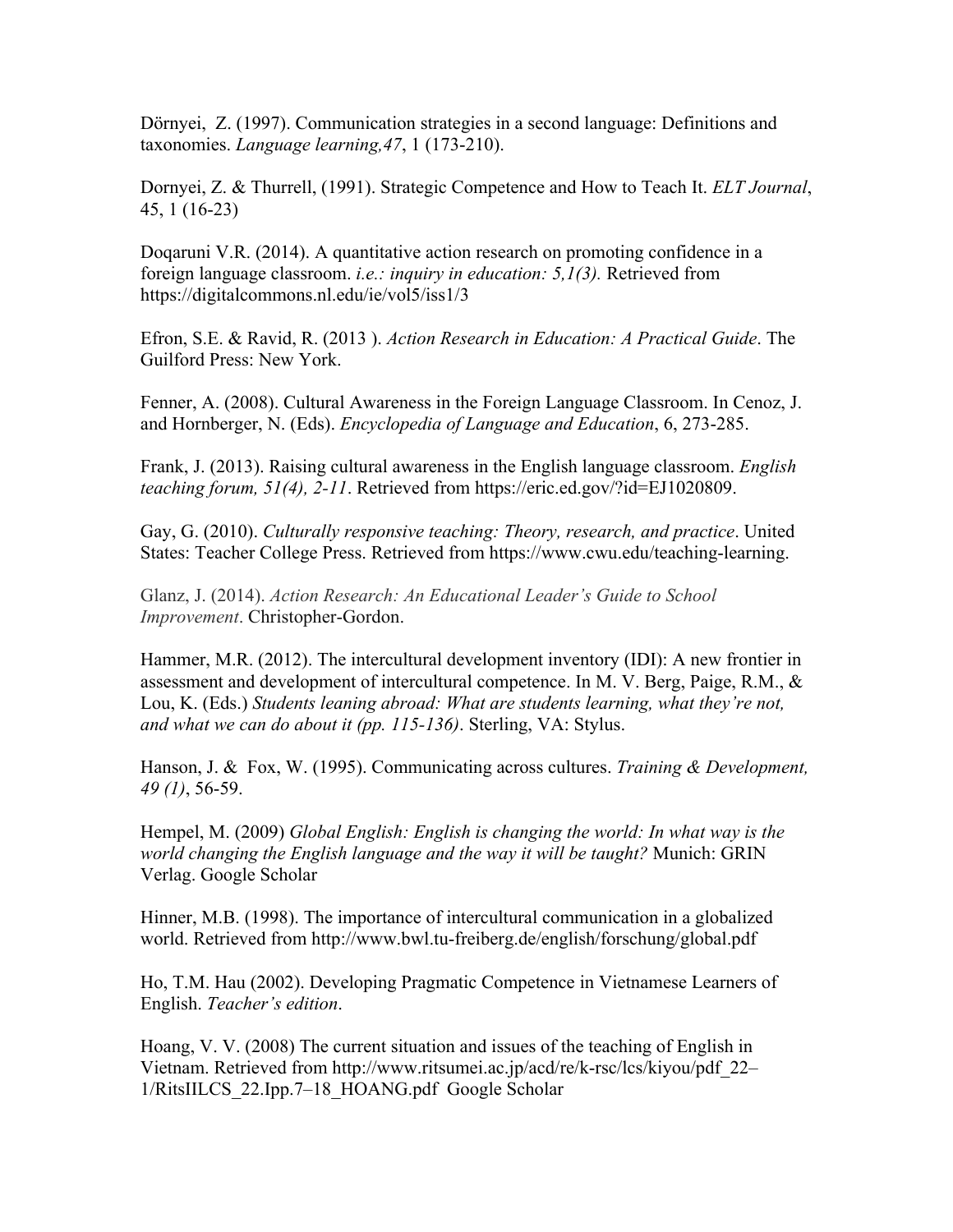Jackson, J. (2003). Case-based learning and reticence in a bilingual context: Perceptions of business students in Hongkong. *System*, 31, 457-469.

Jandt, F.E. (2004). *An introduction to intercultural communication: Identities in a global community*. Thousand Oaks, California; London: Sage.

Kleinsasser, Robert C. (1993) A tale of two technical cultures: Foreign language teaching. *Teaching and Teacher Education*, 9, 373-83.

Kourova, A.V (2013). *Using cross-cultural projects in teaching foreign language: A research-based approach to design and implementation*. Smolensk, Russia: University of Smolensk Press.

Kubo, M. (2009). Extensive pair taping for college students in Japan: Action research in confidence and fluency building. Accents Asia, 3(1) 36-68.

Levine, D.R. & Adelman, M.B. (1993). Beyond language: Cross-cultural communication. White Plains, NY: Prentice-Hall Inc.

Le, C. V. (2004). From ideology to inquiry: Mediating Asian and Western Values in ELT. *Teacher's Edition*, 15, 28–34.

Le, V.C & Barnard, R. (2009). Curricular innovation behind closed classroom doors. A Vietnamese case study. *Prospect: An Australian TEFL Journal*, 24(2), 20-33

Le, T.T.H. & Phan, L.H. (2013) Problematizing the culture of learning English in Vietnam: Revisiting teacher identity. In: Cortazzi, M. & Jin, L. (Eds.) *Researching Cultures of Learning*. Palgrave Macmillan, London.

Littlewood, W. (2007) *Communicative language teaching: An Introduction*. 27<sup>th</sup>edition. Cambridge, England: CUP.

Lustig, M.W. & Koester, J. (2006). *Intercultural communication: interpersonal communication across cultures.* (5<sup>th</sup> ed.). Boston: Person.

Markham, T. (2011). Project Based Learning. *Teacher Librarian, 39,(2), 38-42*.

Matthew, L.C. & Thakkar, B. (2012). The impact of globalization on cross-cultural communication. Doi: 10.5772/45816

MOET (Institute for Educational Strategies and Curriculum Development) (2007). *English Curriculum*. Hanoi: Educational Publishers.

Nguyen, D. C., & Nguyen, H. N. (2002). Strategies in foreign language education toward national industrialization and modernization for integration and development. *In*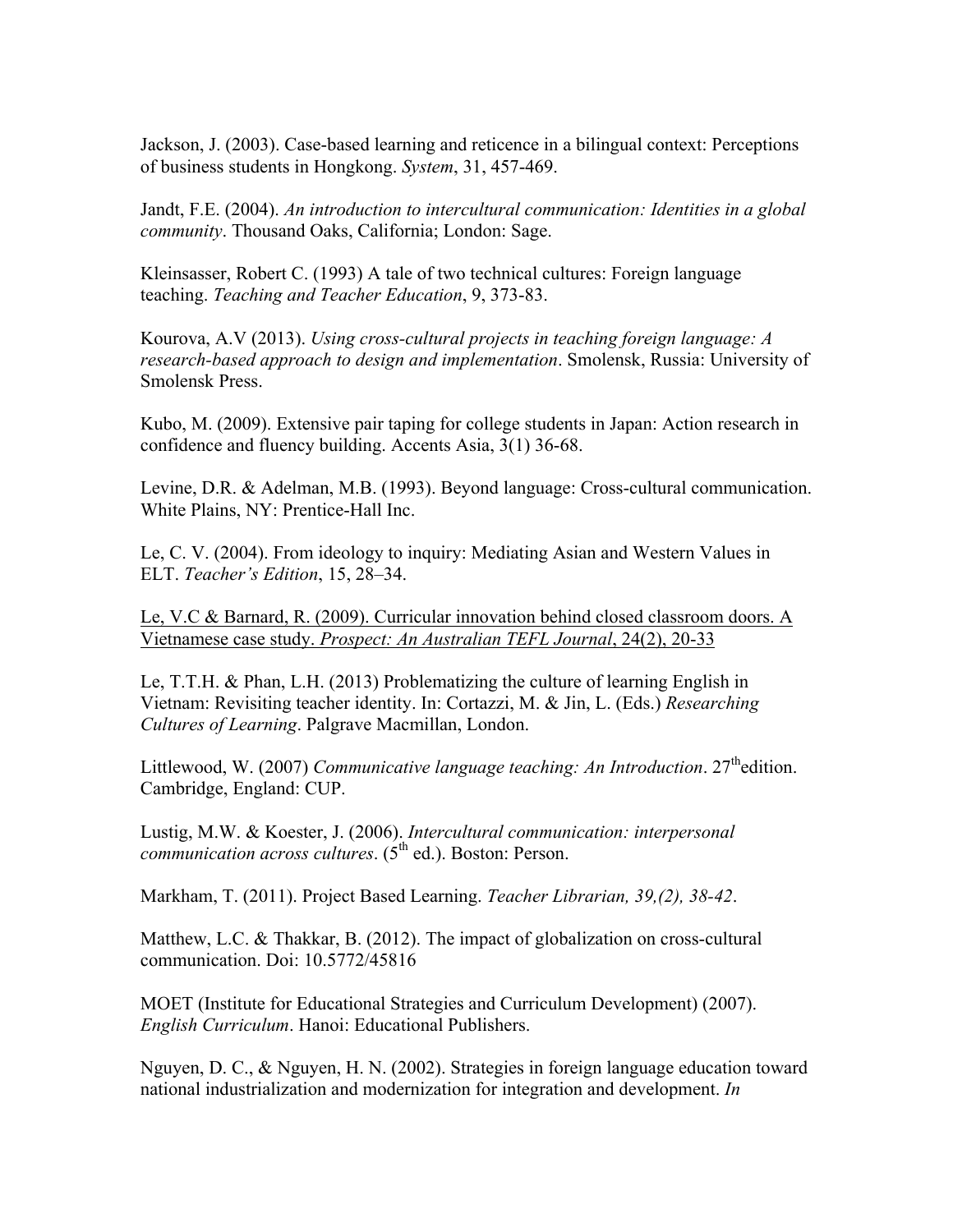*Proceedings of the International conference on foreign language education - Integration and development*, pp. 12–18. Hanoi: Hanoi National University College of Foreign Languages.

Nguyen, H. N. (2015). Vietnam's national foreign language 2020 project: Challenges, opportunities and solutions. In S. Sharbawi & T. W. Bigalke (Eds.)*, English for ASEAN integration: policies and practices in the region (pp. 62-64).* Brunei: University Brunei Darussalam.

Nguyen, X. V. (2003). English language teaching in Vietnam today: Policy, practice and constraints. In W. K. Ho & R. Y. L. Wong (Eds.), *English language teaching in East Asia today* (pp. 455– 462). Singapore: Eastern University Press.

Nguyen, T. M. H. (2008). Developing EFL learners' intercultural communicative competence: A gap to be filled? *Asian EFL Journal*, 21, 122–139.

Nguyen T.T. & Nguyen, T.K.T. (2016). Oral English communication strategies among non-majors of English at intermediate level. *American Journal of Educational Research*, 4(3) 283-287.

Nguyen, T.S. (2013). *The relations between Vietnamese EFL students and teachers' learning language beliefs.* Cambridge Scholars Publishing.

Nunan, D. (2003). The impact of English as a global language on educational policies and practices in the Asia-Pacific region. *TESOL Quarterly*, 37, 589–613. Doi:10.2307/3588214

Oxford, R. (1990) *Language learning strategies: What every teacher should know*. Boston: Heinle & Heinle.

Paige, R. M. (2013). Cultural mentoring: International education professionals and the development of intercultural competence. In D.K. Deardorff (Ed.), The SAGE handbook of intercultural competence, (pp. 333-349). Thousand Oaks, CA: SAGE Publishing.

Pham, H. H. (2000) *The key socio-cultural factors that work against success in tertiary English language training programs in Vietnam*. Paper presented at the Fourth International Conference on Language and Development, Hanoi. Google Scholar

Phan, H. L. (2008) *Teaching English as an international language: Identity, resistance and negotiation*. Clevedon: Multilingual Matters. Google Scholar

Rabahah, G. (2002). Communication problems facing Arab learners of English: A personal perspective. Retrieved from https://files.eric.ed.gov/fulltext/ED473079.pdf.

Richards, J.C. & Renandya, W.A. (2002) Methodology in language teaching: An Anthodology of Current Practice. Cambridge, England: CUP.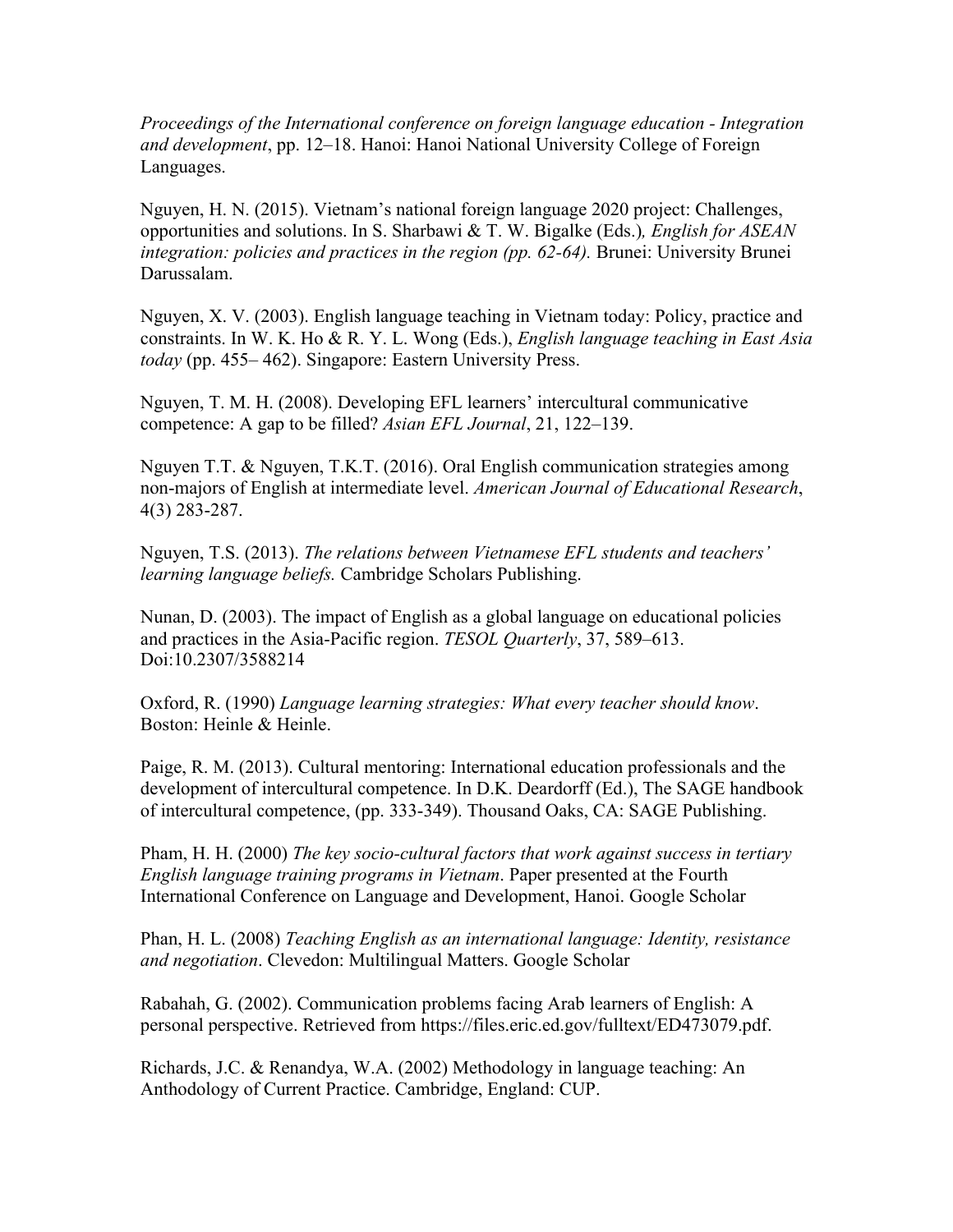Ryan, T.G. (2013). Action research: An essential teacher development mode. In A. Garuba & L. Irwin (Eds.). *Teaching and education for teaching in developing countries: Essays in honour of professor jophus anamuah-mensah* (pp. 45-54). Ghana, Africa: SACOST.

Samovar, L.A. & Porter, R.E. (2004). *Communication between cultures*. Australia; Belmont, California: Wadsworth/Thompson.

Savignon, S. (2001) Communicative language teaching in the twenty-first century. In M. Celce-Murcia (ed.) *Teaching English as a second or foreign language*. Boston: Heinle & Heinle.

Savignon, S. (2003) Teaching English as Communication: A global perspective. *World Englishes*, 22 (1), 55-66.

Sellami, A. (2000). Teaching towards cultural awareness and intercultural competence: From what through how to why culture is? Retrieved from https://eric.ed.gov/?id=ED446434.

Somekh, B. (2006). *Action Research: A Methodology for Change and Development*. Open University Press: England.

Songsiri, M. (2007). An Action Research Study of Promoting Students' Confidence in Speaking English. Unpublished doctorate thesis

Teng, L.Y.W. (2005). A cross-cultural communication experience at a higher education institution in Taiwan. *Journal of Intercultural Communication*. Retrieved from http://immi.se/intercultural/nr10/teng.htm.

Tran, T.T. (2013). The causes of passiveness in learning of Vietnamese students. *VNU Journal of Education Research*, 29, 2 (72-84).

To, T. T. H. (2010). Insights from Vietnam Learning through English: Policies, challenges and prospects. Insights from East Asia, R. Johnstone (Ed.) (pp. 96–114). Retrieved from

https://www.teachingenglish.org.uk/sites/teacheng/files/publication 1 learning through \_english.pdf

Truong, L.B. & Tran, L.T. (2013). Students' intercultural development through language learning in Vietnam tertiary education: A case study on the use of film as an innovative approach. *Language and Intercultural Communication, 14, 2( 207-225).* DOI: 10.1080/14708477.2013.849717

Vu, T.T.N. & Burns, A. (2014). English as a medium of instruction: Challenges for Vietnamese tertiary lecturers. *Journal of Asia TEFL, 11, 3*, 1-31.